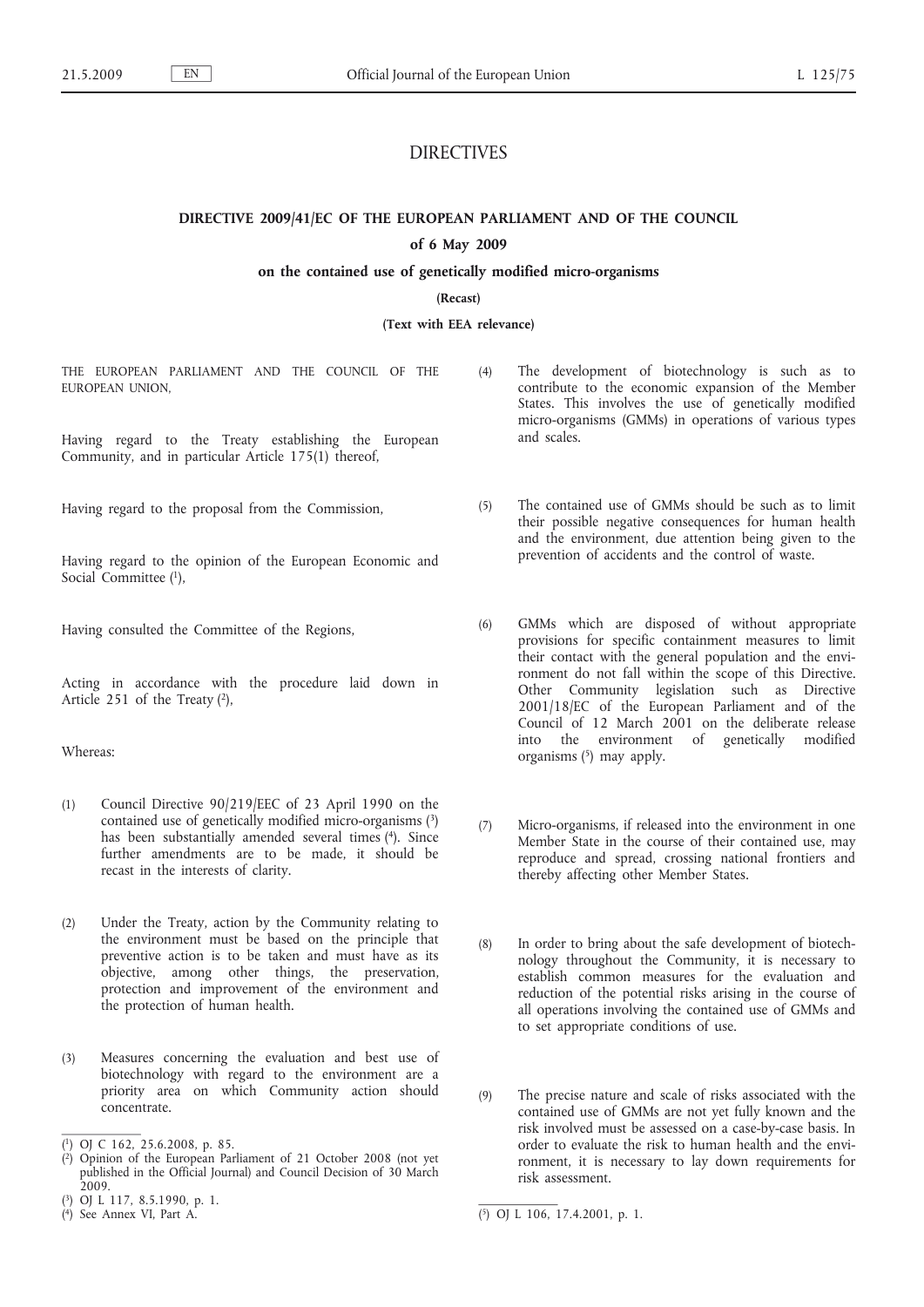- (10) Contained uses of GMMs should be classified in relation to the risks they present to human health and the environment. Such classification should be in line with international practice and based on an assessment of the risk.
- (11) In order to ensure a high level of protection, the containment and other protective measures applied to a contained use must correspond to the classification of the contained use. Where there is any uncertainty, the appropriate containment and other protective measures for the higher classification should be applied until less stringent measures are justified by appropriate data.
- (12) For all activities involving GMMs the principles of good microbiological practice and good occupational safety and hygiene should apply in accordance with relevant Community legislation.
- (13) Appropriate containment measures should be applied at the various stages of an operation to control emissions and the disposal of material from contained uses of GMMs, and to prevent accidents.
- (14) Any person, before undertaking for the first time the contained use of a GMM in a particular installation, should forward a notification to the competent authority so that the authority may satisfy itself that the proposed installation is appropriate for the purposes of carrying out the activity in a manner that does not present a hazard to human health and the environment.
- (15) It is also necessary to establish appropriate procedures for the case-by-case notification of specific operations involving the contained use of GMMs, taking account of the degree of risk involved.
- (16) In the case of operations involving high risk, the consent of the competent authority should be given.
- (17) The containment and other protective measures applied to contained uses should be reviewed periodically.
- (18) It may be considered appropriate to consult the public on the contained use of GMMs.
- (19) People employed in contained uses should be consulted in accordance with the requirements of relevant Community legislation, in particular Directive 2000/54/EC of the European Parliament and of the Council of 18 September 2000 on the protection of workers from risks related to exposure to biological

agents at work (seventh individual Directive within the meaning of Article 16(1) of Directive 89/391/EEC) (1).

- (20) Appropriate measures should be taken to inform any person liable to be affected by an accident on all matters relating to safety.
- (21) Emergency plans should be established to deal effectively with accidents.
- (22) If an accident occurs, the user should immediately inform the competent authority and communicate the information necessary for assessing the impact of that accident and for taking the appropriate action.
- (23) It is appropriate for the Commission, in consultation with the Member States, to establish a procedure for the exchange of information on accidents and for the Commission to set up a register of such accidents.
- (24) The contained use of GMMs throughout the Community should be monitored, and to this end Member States should supply certain information to the Commission.
- (25) In order to be considered safe for human health and the environment, GMMs should meet the list of criteria as defined in Annex II, Part B. To take account of the pace at which biotechnology is advancing, the nature of the criteria to be developed and the limited scope of that list, it is appropriate for the Council to revise those criteria, which should, where necessary, be supplemented by guidance notes to facilitate their application.
- (26) The measures necessary for the implementation of this Directive should be adopted in accordance with Council Decision 1999/468/EC of 28 June 1999 laying down the procedures for the exercise of implementing powers conferred on the Commission (2).
- (27) In particular, the Commission should be empowered to adopt the amendments necessary to adapt Annexes II, III, IV and V to technical progress, and to adapt Annex II, Part C. Since those measures are of general scope and are designed to amend non-essential elements of this Directive, they must be adopted in accordance with the regulatory procedure with scrutiny provided for in Article 5a of Decision 1999/468/EC.
- (28) The new elements introduced into this Directive concern only the committee procedures. They therefore do not need to be transposed by the Member States.

<sup>(</sup> 1) OJ L 262, 17.10.2000, p. 21.

<sup>(</sup> 2) OJ L 184, 17.7.1999, p. 23.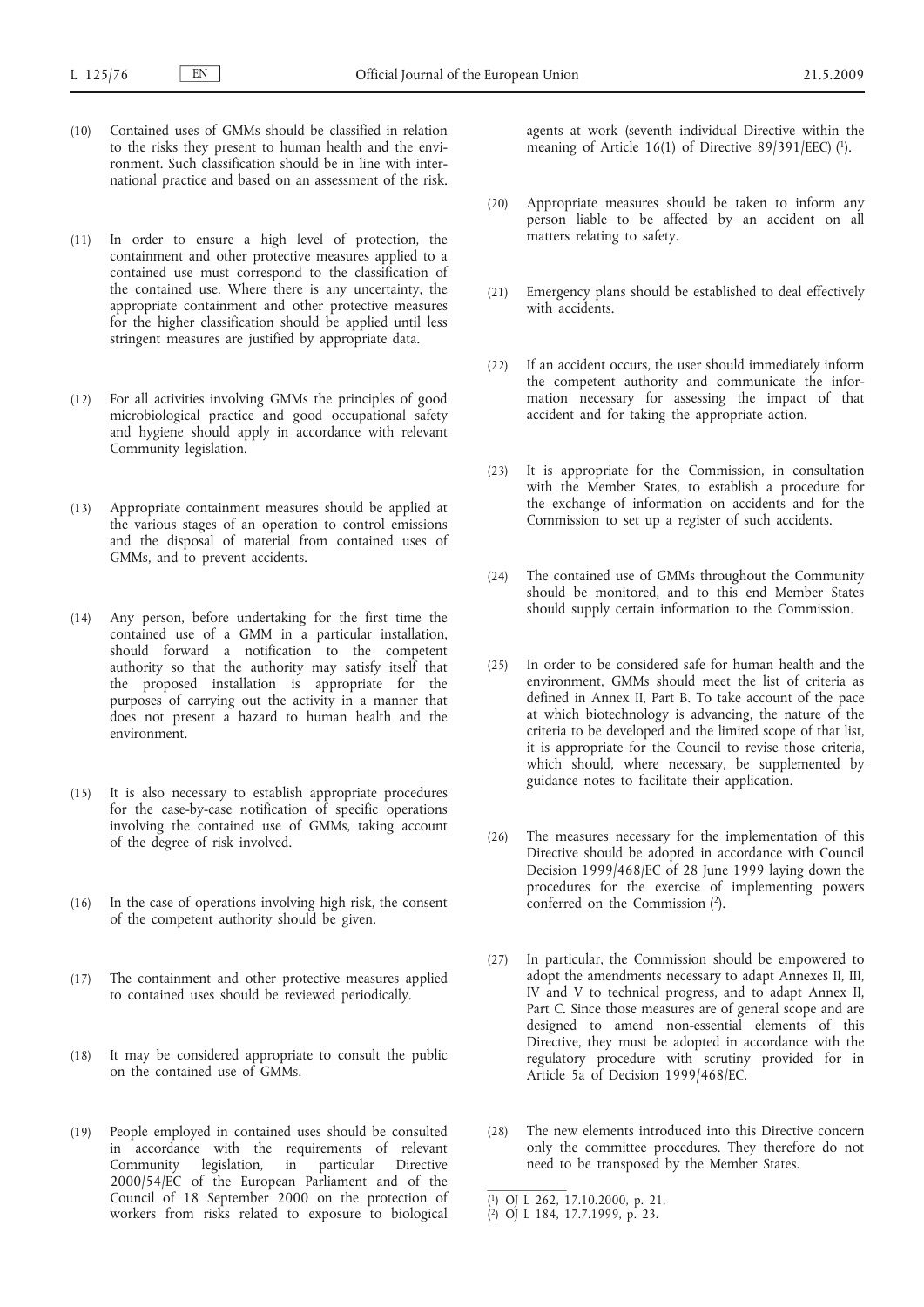(29) This Directive should be without prejudice to the obligations of the Member States relating to the time limits for transposition into national law of the Directives set out in Annex VI, Part B,

HAVE ADOPTED THIS DIRECTIVE:

#### *Article 1*

This Directive lays down common measures for the contained use of genetically modified micro-organisms with a view to protecting human health and the environment.

# *Article 2*

For the purposes of this Directive the following definitions shall apply:

- (a) 'micro-organism' means any microbiological entity, cellular or non-cellular, capable of replication or of transferring genetic material, including viruses, viroids, and animal and plant cells in culture;
- (b) 'genetically modified micro-organism' (GMM) means a micro-organism in which the genetic material has been altered in a way that does not occur naturally by mating and/or natural recombination; within the terms of this definition:
	- (i) genetic modification occurs at least through the use of the techniques listed in Annex I, Part A;
	- (ii) the techniques listed in Annex I, Part B, are not considered to result in genetic modification;
- (c) 'contained use' means any activity in which microorganisms are genetically modified or in which such GMMs are cultured, stored, transported, destroyed, disposed of or used in any other way, and for which specific containment measures are used to limit their contact with, and to provide a high level of safety for, the general population and the environment;
- (d) 'accident' means any incident involving a significant and unintended release of GMMs in the course of their contained use which could present an immediate or delayed hazard to human health or the environment;
- (e) 'user' means any natural or legal person responsible for the contained use of GMMs;
- (f) 'notification' means the presentation of the requisite information to the competent authorities of a Member State.

#### *Article 3*

1. Without prejudice to Article 4(1), this Directive shall not apply:

- (a) where genetic modification is obtained through the use of the techniques/methods listed in Annex II, Part A; or
- (b) for contained uses involving only types of GMMs meeting the criteria listed in Annex II, Part B which establish their safety for human health and the environment. These types of GMMs shall be listed in Annex II, Part C.

2. Article 4(3) and (6) and Articles 5 to 11 shall not apply to the transport of GMMs by road, rail, inland waterway, sea or air.

3. This Directive shall not apply to the storage, culture, transport, destruction, disposal or use of GMMs which have been placed on the market in accordance with Directive 2001/18/EC or pursuant to other Community legislation which provides for a specific environmental risk assessment similar to that laid down in that Directive, provided that the contained use is in accordance with the conditions, if any, of the consent for placing on the market.

#### *Article 4*

Member States shall ensure that all appropriate measures are taken to avoid adverse effects on human health and the environment which might arise from the contained use of GMMs.

2. To that end, the user shall carry out an assessment of the contained uses as regards the risks to human health and the environment that those contained uses may pose, using as a minimum the elements of assessment and the procedure set out in Annex III, Sections A and B.

3. The assessment referred to in paragraph 2 shall result in the final classification of the contained uses in four classes applying the procedure set out in Annex III, which will result in the assignment of containment levels in accordance with Article 5:

- Class 1: activities of no or negligible risk, that is to say activities for which level 1 containment is appropriate to protect human health and the environment.
- Class 2: activities of low risk, that is to say activities for which level 2 containment is appropriate to protect human health and the environment.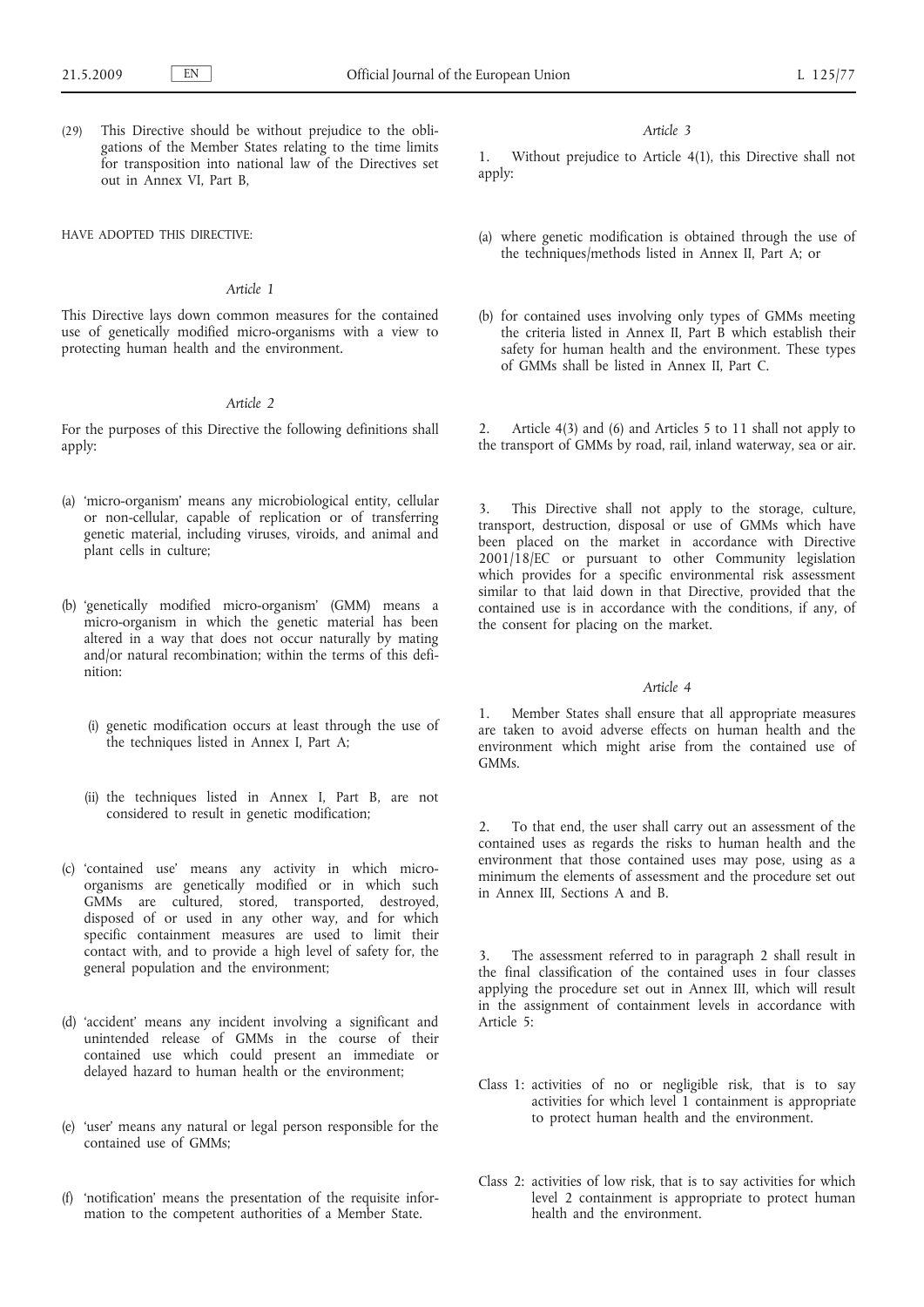- Class 3: activities of moderate risk, that is to say activities for which level 3 containment is appropriate to protect human health and the environment.
- Class 4: activities of high risk, that is to say activities for which level 4 containment is appropriate to protect human health and the environment.

4. Where there is doubt as to which class is appropriate for the proposed contained use, the more stringent protective measures shall be applied unless, by agreement with the competent authority, there is sufficient evidence to justify the application of less stringent measures.

5. The assessment referred to in paragraph 2 shall especially take into account the question of disposal of waste and effluents. Where appropriate, the safety measures needed in order to protect human health and the environment shall be implemented.

6. A record of the assessment referred to in paragraph 2 shall be kept by the user and made available in an appropriate form to the competent authority as part of the notification pursuant to Articles 6, 8 and 9 or on request.

# *Article 5*

1. Save to the extent that point 2 of Annex IV allows other measures to be applied, the user shall apply the general principles and the appropriate containment and other protective measures set out in Annex IV corresponding to the class of the contained use, so as to keep workplace and environmental exposure to any GMMs to the lowest reasonably practicable level, and so that a high level of safety is ensured.

2. The assessment referred to in Article 4(2) and the containment and other protective measures applied shall be reviewed periodically, and forthwith if:

- (a) the containment measures applied are no longer adequate or the class assigned to the contained uses is no longer correct; or
- (b) there is reason to suspect that the assessment is no longer appropriate judged in the light of new scientific or technical knowledge.

#### *Article 6*

When premises are to be used for the first time for contained uses, the user shall be required, before commencing such use, to submit to the competent authorities a notification containing at least the information listed in Annex V, Part A.

#### *Article 7*

Following the notification referred to in Article 6, subsequent class 1 contained use may proceed without further notification. Users of GMMs in class 1 contained uses shall be required to keep the record of each assessment referred to in Article 4(6), which shall be made available to the competent authority on request.

#### *Article 8*

1. For first and subsequent class 2 contained uses to be carried out in premises notified in accordance with Article 6, a notification containing the information listed in Annex V, Part B shall be submitted.

If the premises have been the subject of a previous notification to carry out class 2 or a higher class of contained uses and any associated consent requirements have been satisfied, the class 2 contained use may proceed immediately following the new notification.

However, the applicant may himself request from the competent authority a decision on the grant of a formal authorisation. The decision must be made within a maximum of 45 days from the notification.

3. If the premises have not been the subject of a previous notification to carry out class 2 or a higher class of contained uses, the class 2 contained use may, in the absence of any indication to the contrary from the competent authority, proceed 45 days after submission of the notification referred to in paragraph 1, or earlier with the agreement of the competent authority.

#### *Article 9*

1. For first and subsequent class 3 or class 4 contained uses to be carried out in premises notified in accordance with Article 6, a notification containing the information listed in Annex V, Part C shall be submitted.

2. A class 3 or higher class of contained use may not proceed without the prior consent of the competent authority, which shall communicate its decision in writing:

(a) at the latest 45 days after submission of the new notification, in the case of premises which have been the subject of a previous notification to carry out class 3 or a higher class of contained uses and where any associated consent requirements have been satisfied for the same or a higher class than the contained use with which it is intended to proceed;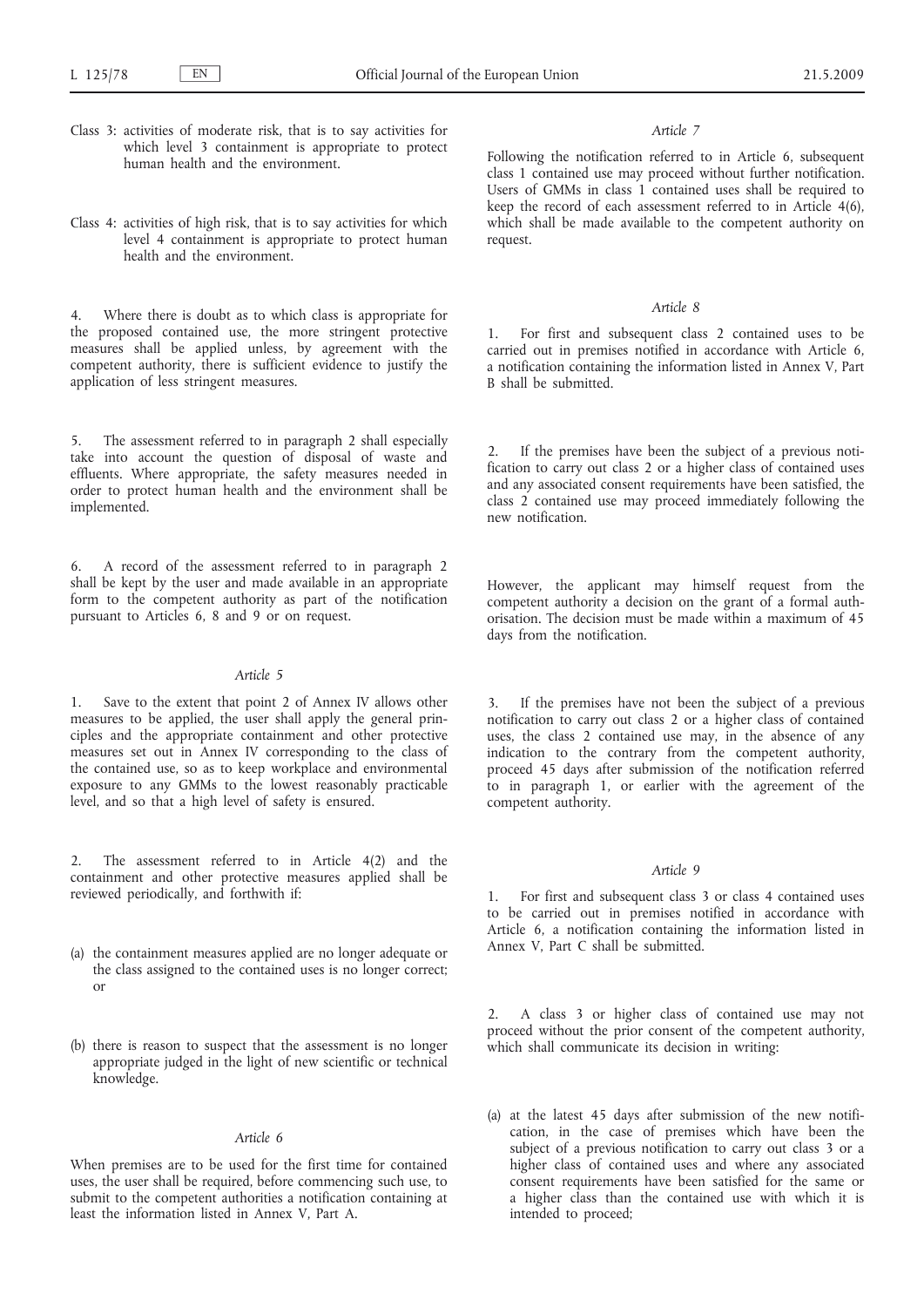(b) at the latest 90 days after submission of the notification, in other cases.

# *Article 10*

1. Member States shall designate the authority or authorities competent to implement the measures which they adopt in application of this Directive and to receive and acknowledge the notifications referred to in Articles 6, 8 and 9.

2. The competent authorities shall examine the conformity of the notifications with the requirements of this Directive, the accuracy and completeness of the information given, the correctness of the assessment referred to in Article 4(2) and the class of contained uses and, where appropriate, the suitability of the containment and other protective measures, the waste management, and emergency response measures.

3. If necessary, the competent authority may:

- (a) ask the user to provide further information or to modify the conditions of the proposed contained use or to amend the class assigned to the contained use(s). In this case the competent authority may require that the contained use, if proposed, should not begin, or, if in progress, should be suspended or terminated, until the competent authority has given its approval on the basis of the further information obtained or of the modified conditions of the contained use;
- (b) limit the time for which the contained use should be permitted or subject it to certain specific conditions.

4. For the purpose of calculating the periods referred to in Articles 8 and 9, any period of time during which the competent authority:

- (a) is awaiting any further information which it may have requested from the notifier in accordance with point (a) of paragraph 3; or
- (b) is carrying out a public inquiry or consultation in accordance with Article 12;

shall not be taken into account.

# *Article 11*

1. If the user becomes aware of relevant new information or modifies the contained use in a way which could have significant consequences in terms of the risks posed by it, the competent authority shall be informed as soon as possible and the notification pursuant to Articles 6, 8 and 9 shall be modified.

2. If information subsequently becomes available to the competent authority which could have significant consequences in terms of the risks posed by the contained use, the competent authority may require the user to modify the conditions of, or suspend or terminate, the contained use.

#### *Article 12*

Where a Member State considers it appropriate, it may provide that the public is to be consulted on aspects of the proposed contained use, without prejudice to Article 18.

# *Article 13*

1. The competent authorities shall ensure that before a contained use commences:

- (a) an emergency plan is drawn up for contained uses where failure of the containment measures could lead to serious danger, whether immediate or delayed, to humans outside the premises and/or to the environment, except where such an emergency plan has been drawn up under other Community legislation;
- (b) information on such emergency plans, including the relevant safety measures to be applied, is supplied in an appropriate manner, and without their having to request it, to bodies and authorities liable to be affected by the accident. The information shall be updated at appropriate intervals. It shall also be made publicly available.

2. The Member States concerned shall at the same time make available to other Member States concerned, as a basis for all necessary consultation within the framework of their bilateral relations, the same information as that which is disseminated to their nationals.

# *Article 14*

1. Member States shall take the necessary measures to ensure that, in the event of an accident, the user is required immediately to inform the competent authority specified in Article 10 and to provide the following information:

- (a) the circumstances of the accident;
- (b) the identity and quantities of the GMMs concerned;
- (c) any information necessary to assess the effects of the accident on the health of the general population and the environment;

(d) the measures taken.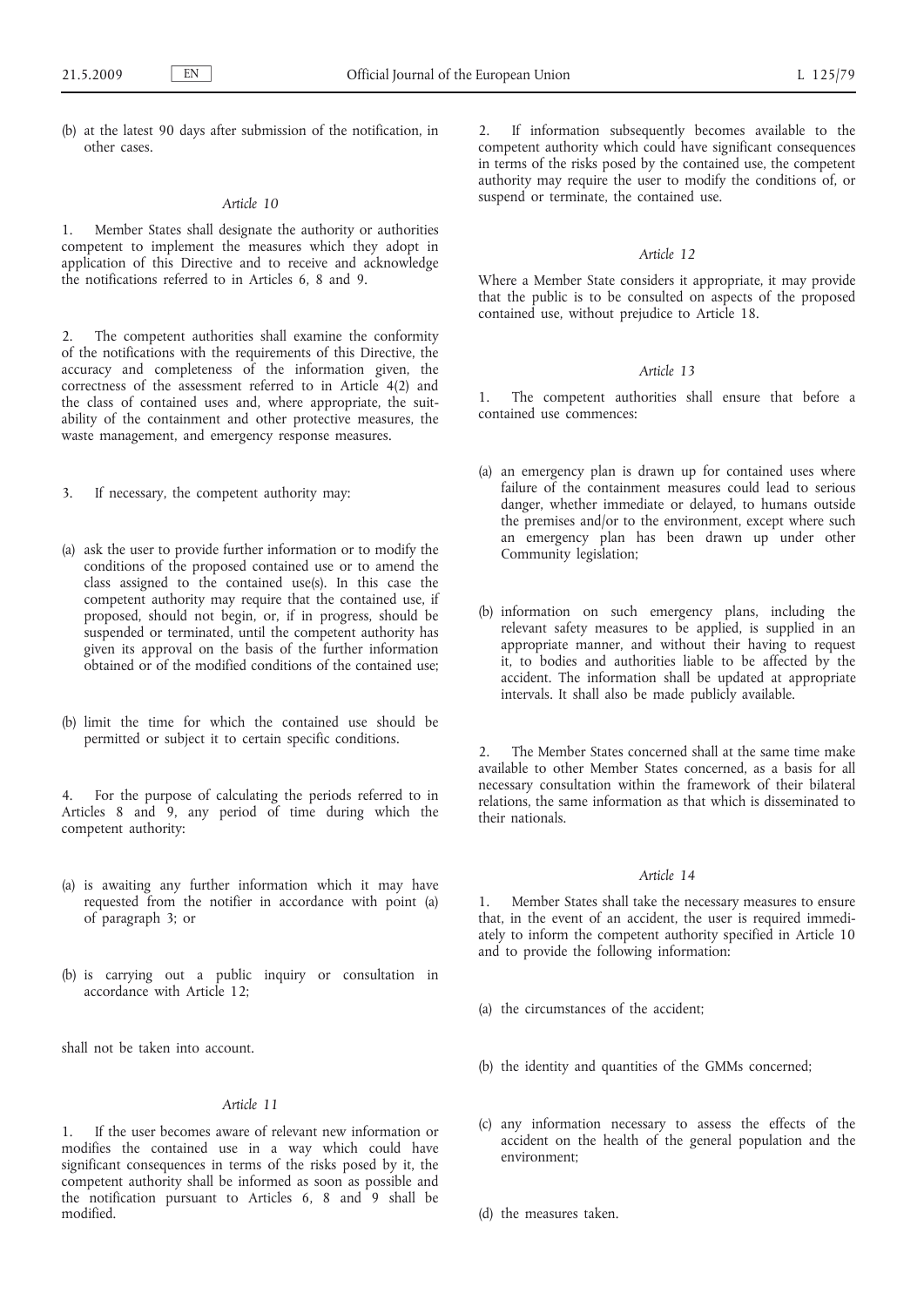2. Where information is given pursuant to paragraph 1, the Member States shall be required to:

- (a) ensure that any measures necessary are taken, and immediately alert any Member States which could be affected by the accident;
- (b) collect, where possible, the information necessary for a full analysis of the accident and, where appropriate, make recommendations to avoid similar accidents in the future and to limit the effects thereof.

# *Article 15*

- 1. Member States shall be required to:
- (a) consult with other Member States likely to be affected in the event of an accident on the proposed implementation of emergency plans;
- (b) inform the Commission as soon as possible of any accident within the scope of this Directive, giving details of the circumstances of the accident, the identity and quantities of the GMMs concerned, the response measures taken and their effectiveness and an analysis of the accident, including recommendations designed to limit its effects and to avoid similar accidents in the future.

2. The Commission, in consultation with the Member States, shall establish a procedure for the exchange of information pursuant to paragraph 1. It shall also set up and keep at the disposal of the Member States a register of accidents within the scope of this Directive, including an analysis of the causes of the accidents, experience gained and measures taken to avoid similar accidents in the future.

# *Article 16*

Member States shall ensure that the competent authority organises inspections and other control measures to ensure that users comply with this Directive.

# *Article 17*

Member States shall send to the Commission, at the end of each year, a summary report on class 3 and class 4 contained uses notified during that year pursuant to Article 9, including the description, purpose and risks of the contained use(s).

2. Every three years, and for the first time on 5 June 2003, Member States shall send the Commission a summary report on their experience with this Directive.

3. Every three years, and for the first time on 5 June 2004, the Commission shall publish a summary based on the reports referred to in paragraph 2.

4. The Commission may publish general statistical information on the implementation of this Directive and related matters, as long as it contains no information likely to cause harm to the competitive position of a user.

# *Article 18*

1. Where its disclosure affects one or more of the items mentioned in Article 4(2) of Directive 2003/4/EC of the European Parliament and of the Council of 28 January 2003 on public access to environmental information  $(1)$ , the notifier may indicate the information in the notifications submitted pursuant to this Directive that should be treated as confidential. Verifiable justification must be given in such cases.

The competent authority shall decide, after consultation with the notifier, which information will be kept confidential and shall inform the notifier of its decision.

2. In no case may the following information, when submitted pursuant to Articles 6, 8 or 9, be kept confidential:

- (a) the general characteristics of the GMMs, the name and address of the notifier, and the location of use;
- (b) the class of contained use and the containment measures;
- (c) the evaluation of foreseeable effects, in particular any harmful effects on human health and the environment.

The Commission and the competent authorities shall not divulge to third parties any information deemed to be confidential according to the second subparagraph of paragraph 1 and notified or otherwise provided pursuant to this Directive, and shall protect intellectual property rights relating to the data received.

If, for whatever reasons, the notifier withdraws the notification, the competent authority must respect the confidentiality of the information supplied.

## *Article 19*

The measures designed to amend non-essential elements of this Directive relating to adapting Annexes II, III, IV and V to technical progress, and to adapting Annex II, Part C, shall be adopted in accordance with the regulatory procedure with scrutiny referred to in Article 20(2).

<sup>(</sup> 1) OJ L 41, 14.2.2003, p. 26.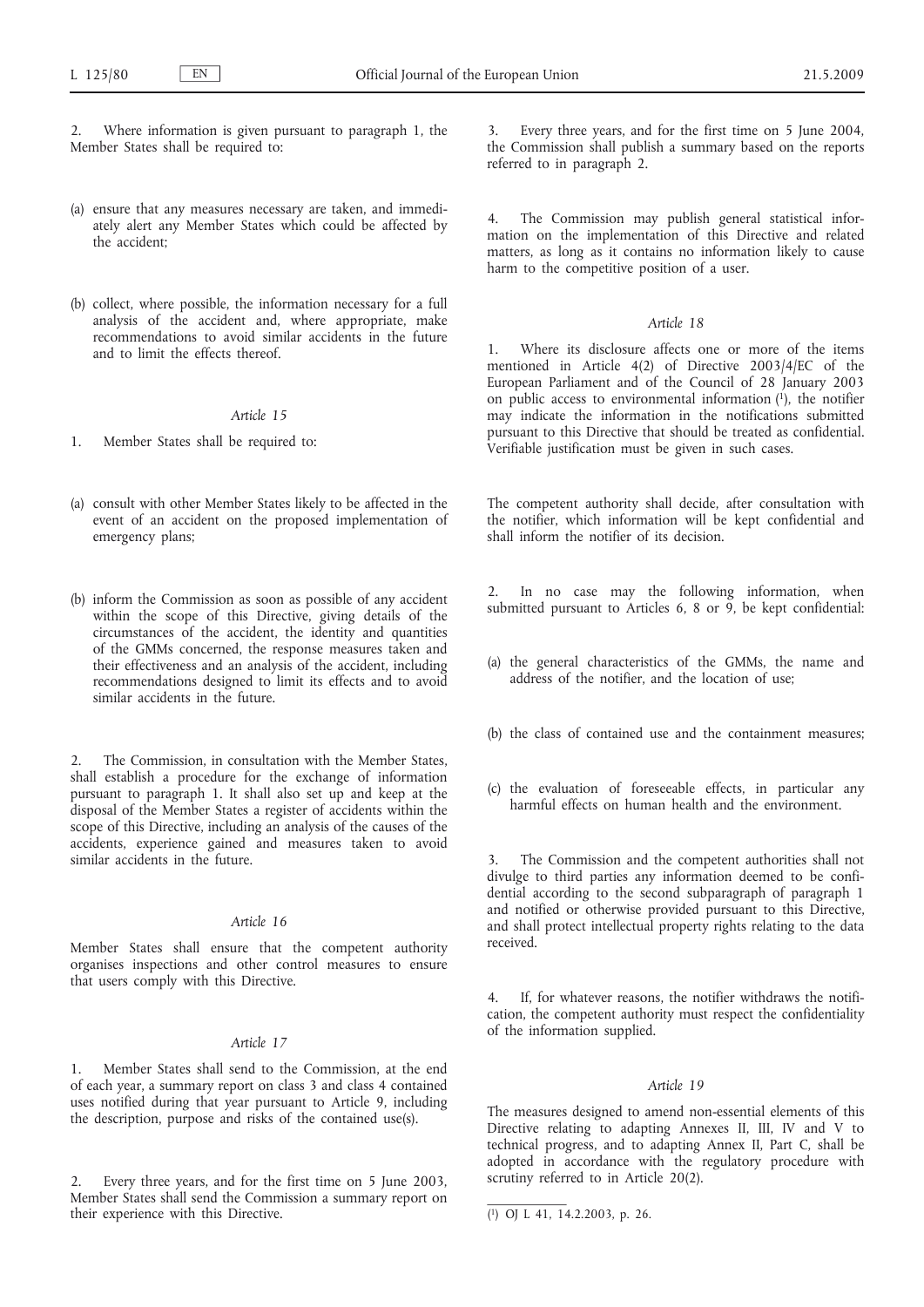# *Article 20*

1. The Commission shall be assisted by a committee.

2. Where reference is made to this paragraph, Article 5a(1) to (4) and Article 7 of Decision  $1999/468/EC$  shall apply, having regard to the provisions of Article 8 thereof.

3. Where reference is made to this paragraph, Articles 5 and 7 of Decision 1999/468/EC shall apply, having regard to the provisions of Article 8 thereof.

The period laid down in Article 5(6) of Decision 1999/468/EC shall be set at three months.

# *Article 21*

Directive 90/219/EEC, as amended by the acts listed in Annex VI, Part A, is repealed, without prejudice to the obligations of the Member States relating to the time limits for transposition into national law of the Directives set out in Annex VI, Part B.

References to the repealed Directive shall be construed as references to this Directive and shall be read in accordance with the correlation table in Annex VII.

# *Article 22*

This Directive shall enter into force on the 20th day following its publication in the *Official Journal of the European Union*.

# *Article 23*

This Directive is addressed to the Member States.

Done at Strasbourg, 6 May 2009.

*For the European Parliament The President* H.-G. PÖTTERING

*For the Council The President* J. KOHOUT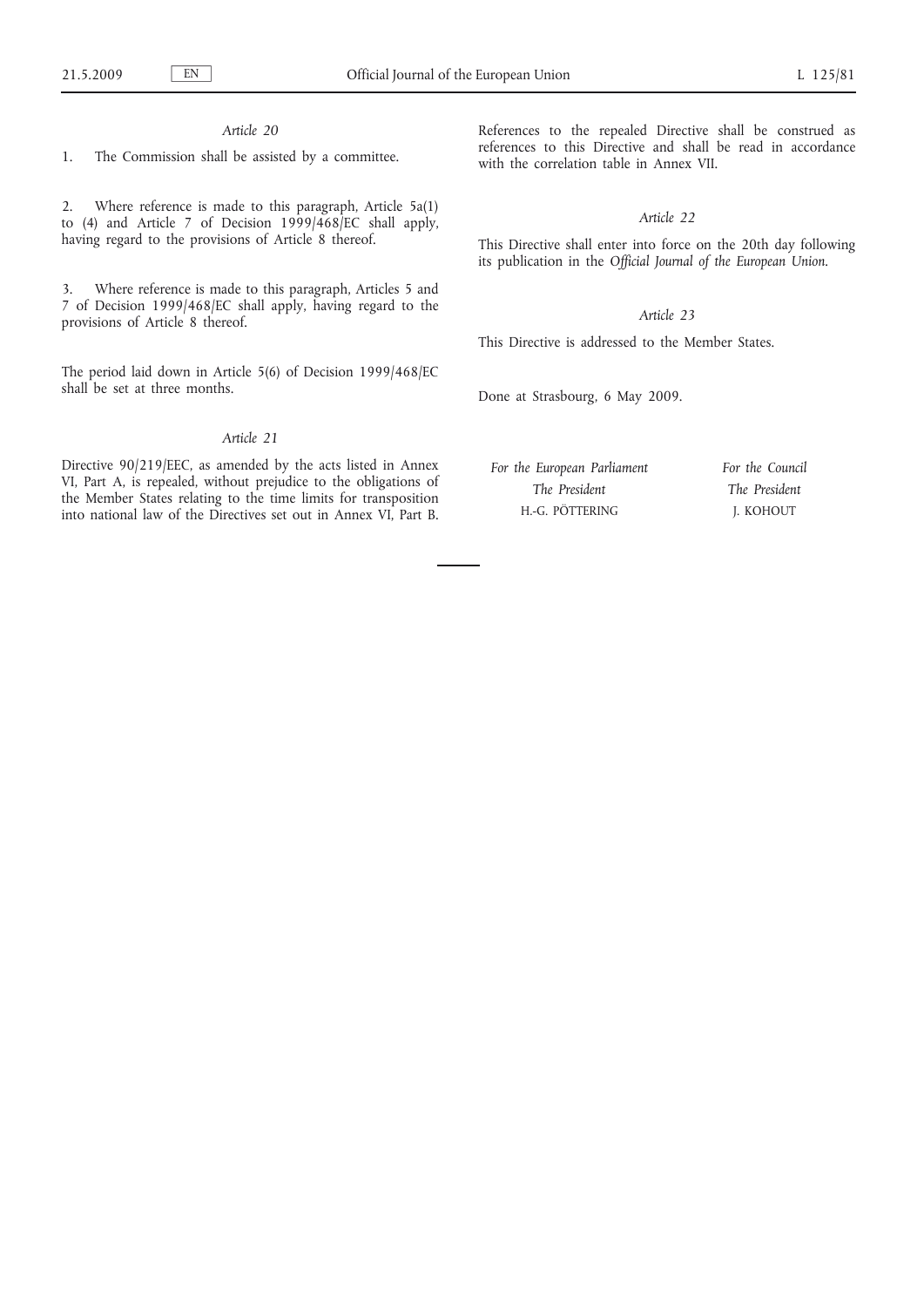# *ANNEX I*

#### PART A

Techniques of genetic modification referred to in point (b)(i) of Article 2 are, inter alia:

- 1. Recombinant nucleic acid techniques involving the formation of new combinations of genetic material by the insertion of nucleic acid molecules produced by whatever means outside an organism, into any virus, bacterial plasmid or other vector system and their incorporation into a host organism in which they do not naturally occur but in which they are capable of continued propagation.
- 2. Techniques involving the direct introduction into a micro-organism of heritable material prepared outside the microorganism, including micro-injection, macro-injection and micro-encapsulation.
- 3. Cell fusion or hybridisation techniques where live cells with new combinations of heritable genetic material are formed through the fusion of two or more cells by means of methods that do not occur naturally.

#### PART B

Techniques referred to in point (b)(ii) of Article 2 which are not considered to result in genetic modification, on condition that they do not involve the use of recombinant-nucleic acid molecules or GMMs made by techniques/methods other than the techniques/methods excluded by Part A of Annex II:

- 1. *in vitro* fertilisation;
- 2. natural processes such as: conjugation, transduction, transformation;
- 3. polyploidy induction.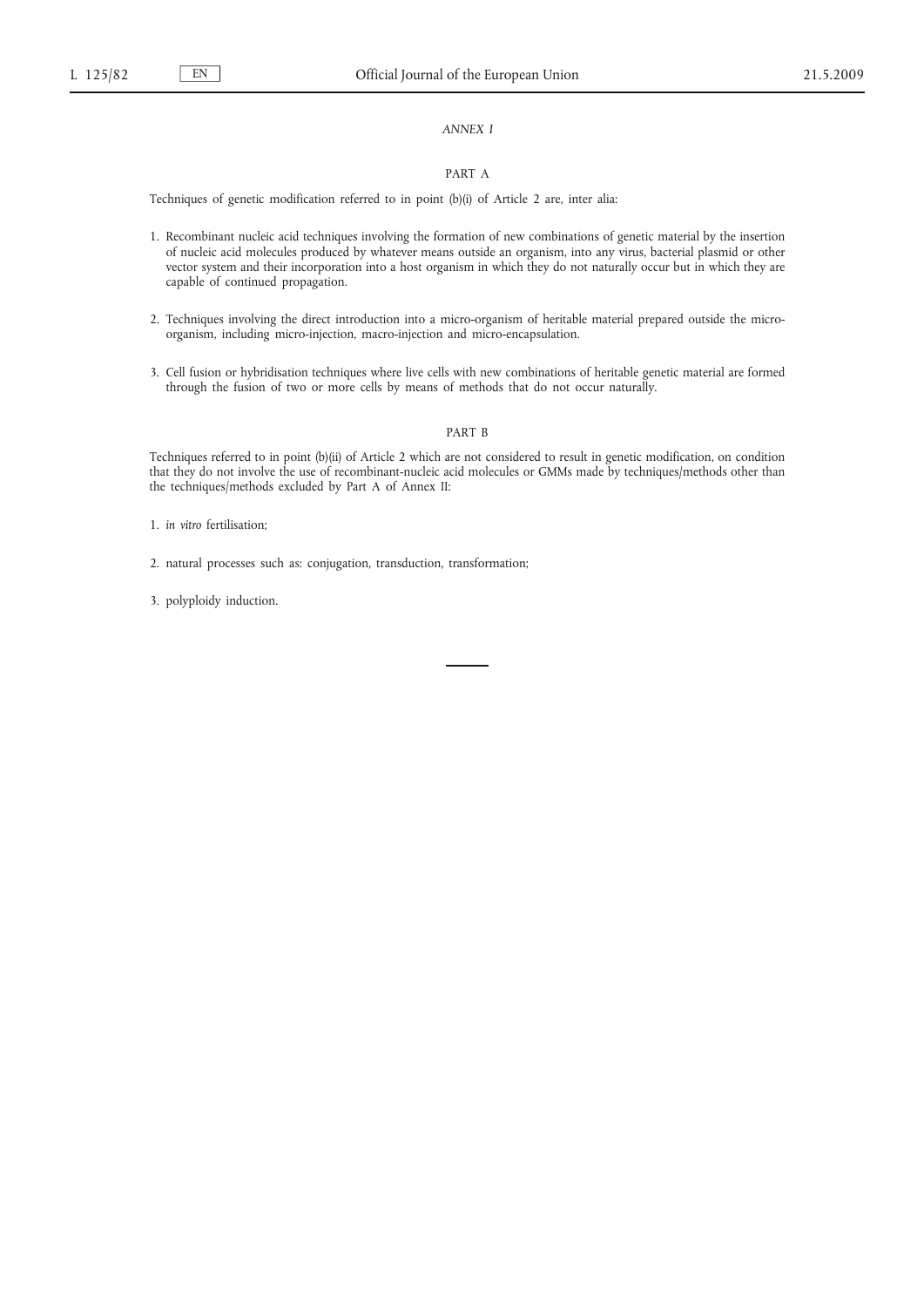# *ANNEX II*

#### PART A

Techniques or methods of genetic modification yielding micro-organisms to be excluded from this Directive on condition that they do not involve the use of recombinant-nucleic acid molecules or GMMs other than those produced by one or more of the techniques/methods listed below:

- 1. Mutagenesis.
- 2. Cell fusion (including protoplast fusion) of prokaryotic species that exchange genetic material by known physiological processes.
- 3. Cell fusion (including protoplast fusion) of cells of any eukaryotic species, including production of hybridomas and plant cell fusions.
- 4. Self-cloning consisting in the removal of nucleic acid sequences from a cell of an organism which may or may not be followed by reinsertion of all or part of that nucleic acid (or a synthetic equivalent), with or without prior enzymic or mechanical steps, into cells of the same species or into cells of phylogenetically closely related species which can exchange genetic material by natural physiological processes where the resulting micro-organism is unlikely to cause disease to humans, animals or plants.

Self-cloning may include the use of recombinant vectors with an extended history of safe use in the particular microorganisms.

#### PART B

#### **Criteria establishing the safety of GMMs for human health and the environment**

This Annex describes in general terms the criteria to be met when establishing the safety of types of GMMs for human health and the environment and their suitability for inclusion in Part C. Technical guidance notes may be developed in accordance with the regulatory procedure referred to in Article 20(3) in order to facilitate the implementation and explanation of this Annex.

# 1. **Introduction**

Types of GMMs listed in Part C in accordance with the regulatory procedure with scrutiny referred to in Article 20(2) are excluded from the scope of this Directive. GMMs will be added to the list on a case-by-case basis and exclusion will relate only to each clearly identified GMM. This exclusion applies only when the GMM is used under conditions of contained use as defined in point (c) of Article 2. It does not apply to the deliberate release of GMMs. For a GMM to be listed in Part C, it must be proved that it meets the criteria given below.

#### 2. **General criteria**

2.1. Strain verification/authentication

Identity of the strain must be precisely established. Modification must be known and verified.

2.2. Documented and established evidence of safety

Documented evidence of the safety of the organism must be provided.

2.3. Genetic stability

Where any instability could adversely affect safety, evidence of stability is required.

#### 3. **Specific criteria**

3.1. Non-pathogenic

The GMM should not be capable of causing disease or harm to a healthy human, plant or animal. Since pathogenicity includes both toxigenicity and allergenicity, the GMM should therefore be:

3.1.1. Non-toxigenic

The GMM should not produce increased toxigenicity as a result of the genetic modification nor be noted for its toxigenic properties.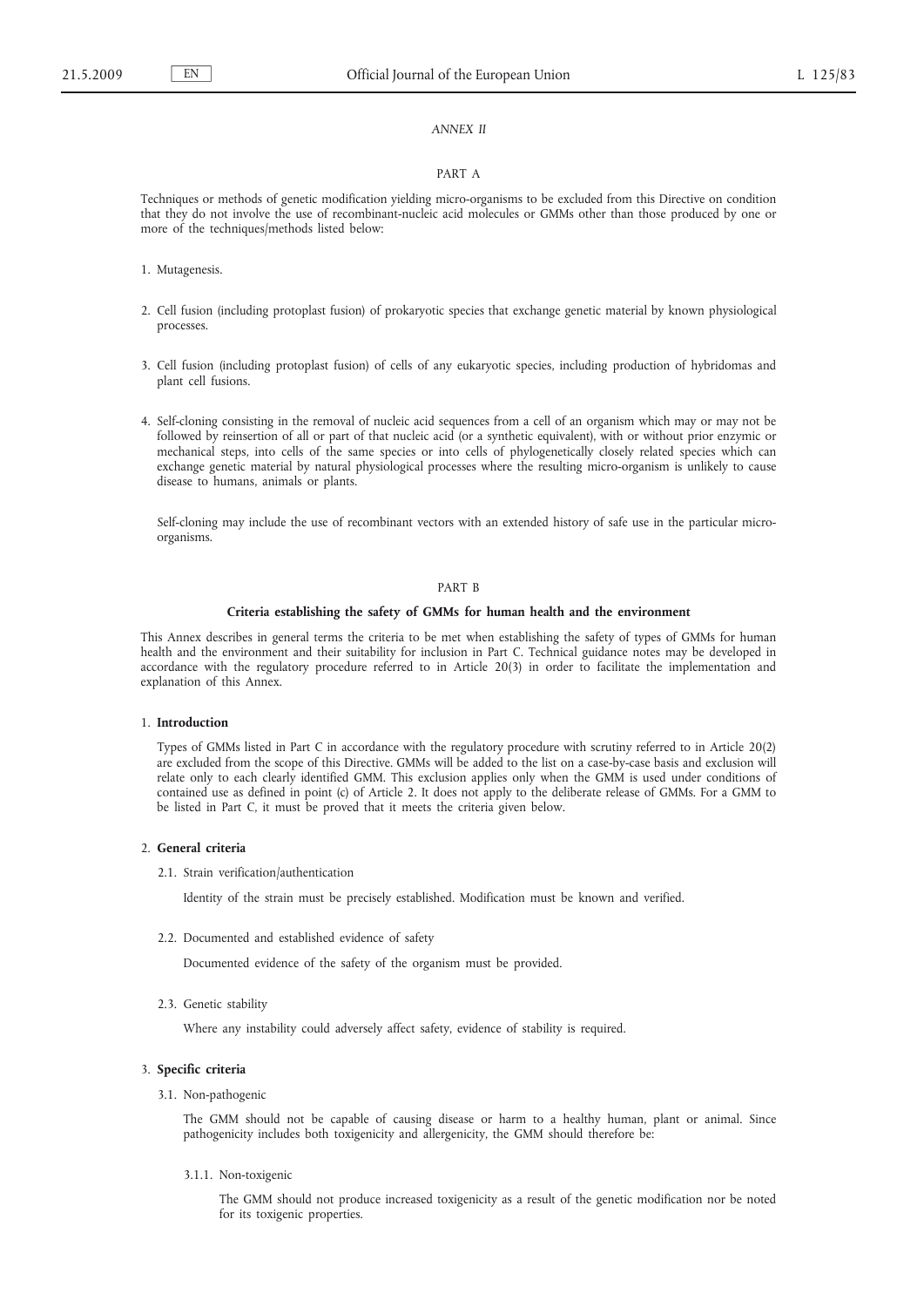#### 3.1.2. Non-allergenic

The GMM should not produce increased allergenicity as a result of the genetic modification nor be a noted allergen, having, for example, allergenicity comparable in particular with that of the micro-organisms identified in Directive 2000/54/EC.

3.2. No harmful adventitious agents

The GMM should not harbour known harmful adventitious agents such as other micro-organisms, active or latent, existing alongside or inside the GMM, that could cause harm to human health and the environment.

3.3. Transfer of genetic material

The modified genetic material must not give rise to harm if transferred; nor should it be self-transmissible or transferable at a frequency greater than other genes of the recipient or parental micro-organism.

3.4. Safety for the environment in the event of a significant and unintended release

GMMs must not produce adverse effects on the environment, immediate or delayed, should any incident involving a significant and unintended release occur.

GMMs that do not meet the above criteria may not be included in Part C.

#### PART C

Types of GMMs which meet the criteria listed in Part B:

… (to be completed in accordance with the regulatory procedure with scrutiny referred to in Article 20(2))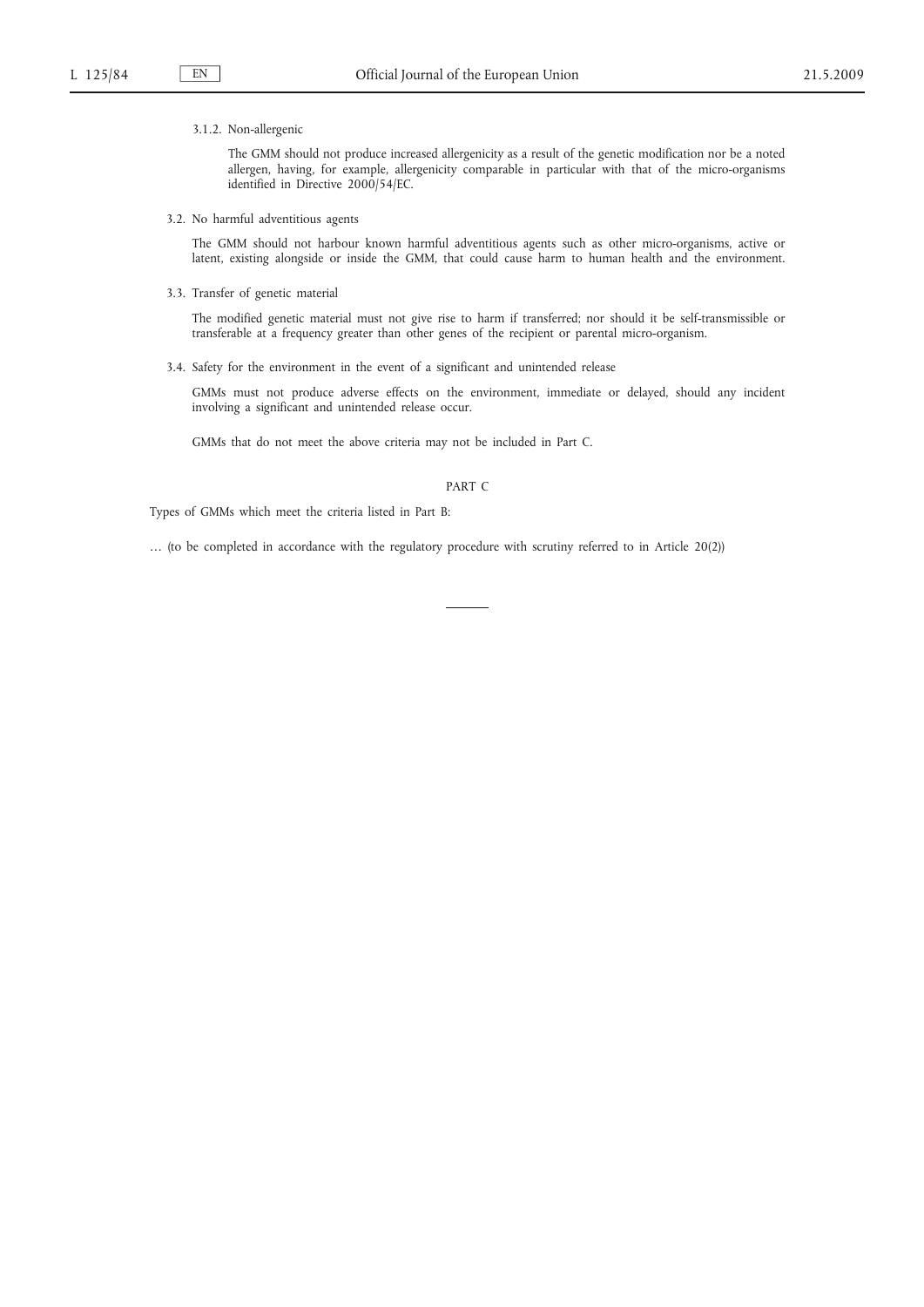# *ANNEX III*

#### **Principles to be followed for the assessment referred to in Article 4(2)**

This Annex describes in general terms the elements to be considered and the procedure to be followed to perform the assessment referred to in Article 4(2). Technical guidance notes (1) may be developed in accordance with the regulatory procedure referred to in Article 20(3) in order to facilitate the implementation and explanation of this Annex, in particular as regards Section B.

#### A. **Elements of assessment**

- 1. The following should be considered as potentially harmful effects:
	- disease to humans, including allergenic or toxic effects,
	- disease to animals or plants,
	- deleterious effects due to the impossibility of treating a disease or providing an effective prophylaxis,
	- deleterious effects due to establishment or dissemination in the environment,
	- deleterious effects due to the natural transfer of inserted genetic material to other organisms.
- 2. The assessment referred to in Article 4(2) should be based on the following:
	- (a) the identification of any potentially harmful effects, in particular those associated with:
		- (i) the recipient micro-organism;
		- (ii) the genetic material inserted (originating from the donor organism);
		- (iii) the vector;
		- (iv) the donor micro-organism (as long as the donor micro-organism is used during the operation);
		- (v) the resulting GMM;
	- (b) the characteristics of the activity;
	- (c) the severity of the potentially harmful effects;
	- (d) the likelihood of the potentially harmful effects being realised.

#### B. **Procedure**

- 3. The first stage in the assessment process should be to identify the harmful properties of the recipient and, where appropriate, the donor micro-organism, and any harmful properties associated with the vector or inserted material, including any alteration in the recipient's existing properties.
- 4. In general, only GMMs which show the following characteristics would be considered appropriate for inclusion in class 1 as defined in Article 4(3):
	- (i) the recipient or parental micro-organism is unlikely to cause disease to humans, animals or plants  $(2)$ ;
	- (ii) the nature of the vector and the insert is such that they do not endow the GMM with a phenotype likely to cause disease to humans, animals or plants (2), or likely to have deleterious effects on the environment;
	- (iii) the GMM is unlikely to cause disease to humans, animals or plants (2) and is unlikely to have deleterious effects on the environment.

<sup>(</sup> 1) See Commission Decision 2000/608/EC of 27 September 2000 concerning the guidance notes for risk assessment outlined in Annex III to Directive 90/219/EEC on the contained use of genetically modified micro-organisms (OJ L 258, 12.10.2000, p. 43).<br>(<sup>2</sup>) This would only apply to animals and plants in the environment likely to be exposed.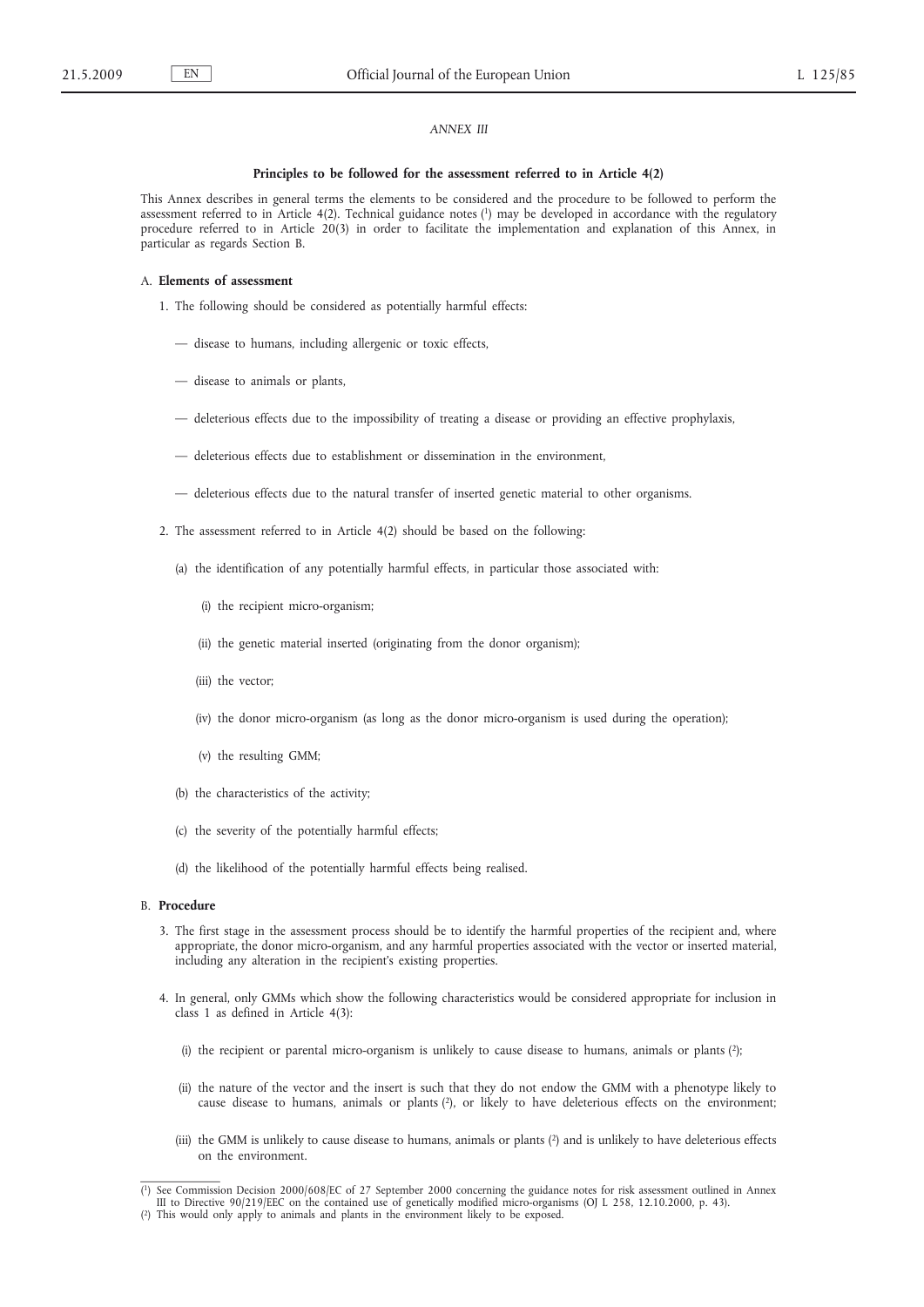5. In order to obtain the necessary information to implement this process the user may firstly take into account relevant Community legislation (in particular Directive 2000/54/EC). International or national classification schemes (e.g. World Health Organisation, National Institutes of Health) and their revisions due to new scientific knowledge and technical progress may also be considered.

These schemes concern natural micro-organisms and as such are usually based on the ability of micro-organisms to cause disease to humans, animals or plants and on the severity and transmissibility of the disease likely to be caused. Directive 2000/54/EC classifies micro-organisms, as biological agents, into four classes of risk on the basis of potential effects on a healthy human adult. These classes of risk can be used as guidance for the purposes of categorisation of the contained use activities in the four classes of risk referred to in Article 4(3). The user may also take into consideration classification schemes referring to plant and animal pathogens (which are usually established on a national basis). The abovementioned classification schemes give only a provisional indication of the risk class of the activity and the corresponding set of containment and control measures.

- 6. The hazard identification process carried out in accordance with points 3 to 5 should lead to the identification of the level of risk associated with the GMM.
- 7. Selection of the containment and other protective measures should then be made on the basis of the level of risk associated with the GMMs together with consideration of:
	- (i) the characteristics of the environment likely to be exposed (e.g. whether in the environment likely to be exposed to the GMMs there are known biota which can be adversely affected by the micro-organisms used in the contained use activity);
	- (ii) the characteristics of the activity (e.g. its scale and/or nature);
	- (iii) any non-standard operations (e.g. the inoculation of animals with GMMs; use of equipment likely to generate aerosols).

Consideration of items (i) to (iii) for the particular activity may increase, reduce or leave unaltered the level of risk associated with the GMM as identified under point 6.

- 8. The analysis carried out as described above will finally lead to the assignment of the activity to one of the classes described in Article 4(3).
- 9. The final classification of the contained use should be confirmed by reviewing the completed assessment referred to in Article 4(2).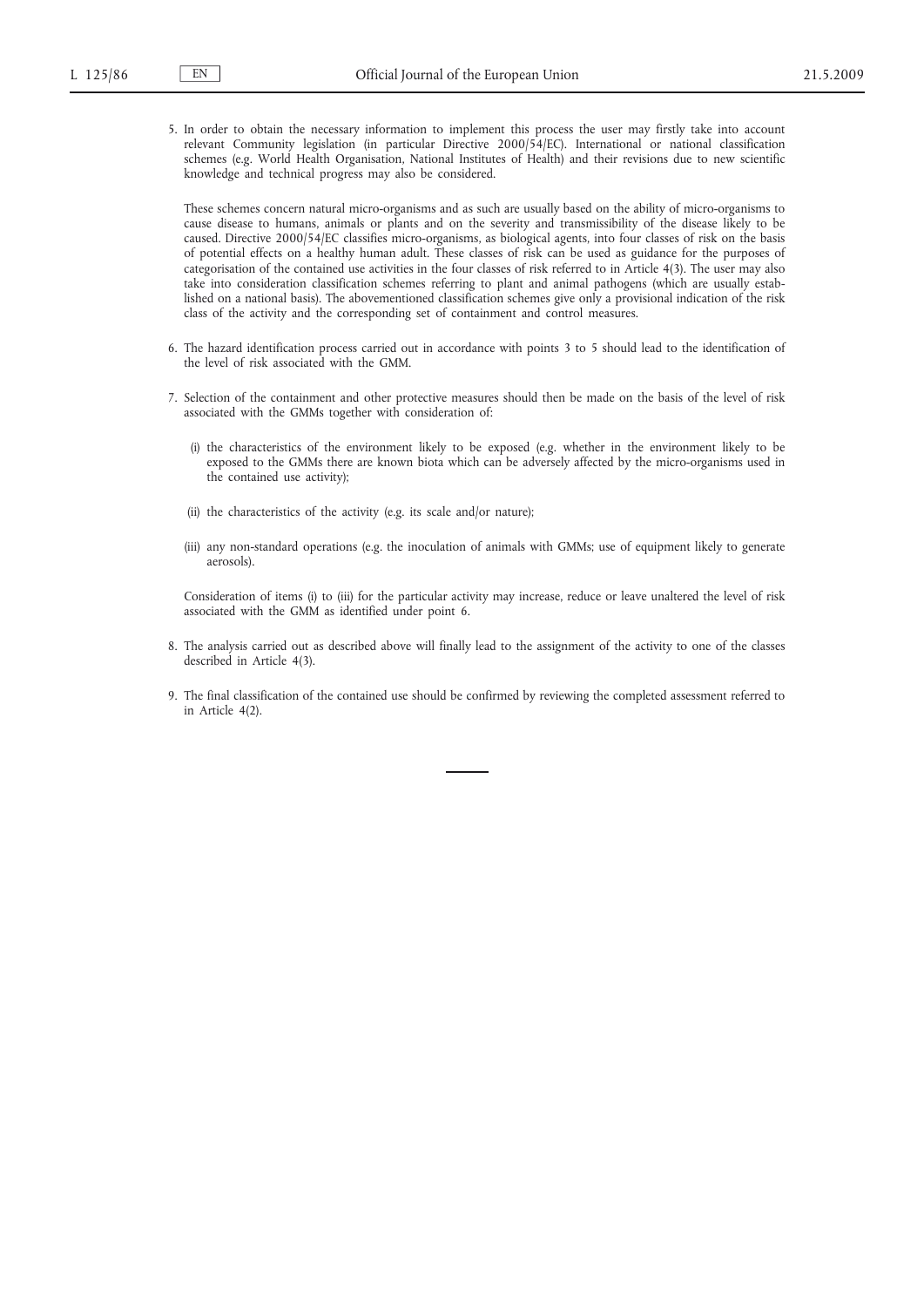# *ANNEX IV*

#### **CONTAINMENT AND OTHER PROTECTIVE MEASURES**

#### **General principles**

1. These tables present the normal minimum requirements and measures necessary for each level of containment.

Containment is also achieved through the use of good work practices, training, containment equipment and special installation design. For all activities involving GMMs the principles of good microbiological practice and the following principles of good occupational safety and hygiene shall apply:

- (i) to keep workplace and environmental exposure to any GMM to the lowest practicable level;
- (ii) to exercise engineering control measures at source and to supplement these with appropriate personal protective clothing and equipment when necessary;
- (iii) to test adequately and maintain control measures and equipment;
- (iv) to test, when necessary, for the presence of viable process organisms outside the primary physical containment;
- (v) to provide appropriate training of personnel;
- (vi) to establish biological safety committees or subcommittees, if required;
- (vii) to formulate and implement local codes of practice for the safety of personnel, as required;
- (viii) where appropriate, to display biohazard signs;
- (ix) to provide washing and decontamination facilities for personnel;
- (x) to keep adequate records;
- (xi) to prohibit eating, drinking, smoking, applying cosmetics or the storing of food for human consumption in the work area;
- (xii) to prohibit mouth pipetting;
- (xiii) to provide written standard operating procedures where appropriate to ensure safety;
- (xiv) to have effective disinfectants and specified disinfection procedures available in case of spillage of GMMs;
- (xv) to provide safe storage for contaminated laboratory equipment and materials, when appropriate.
- 2. The titles of the tables are indicative:

Table I A presents minimum requirements for laboratory activities.

- Table I B presents additions to and modifications of Table I A for glasshouse/growth-room activities involving GMMs.
- Table I C presents additions to and modifications of Table I A for activities with animals involving GMMs.

Table II presents minimum requirements for activities other than laboratory activities.

In some particular cases, it might be necessary to apply a combination of measures, from Table I A and Table II, of the same level.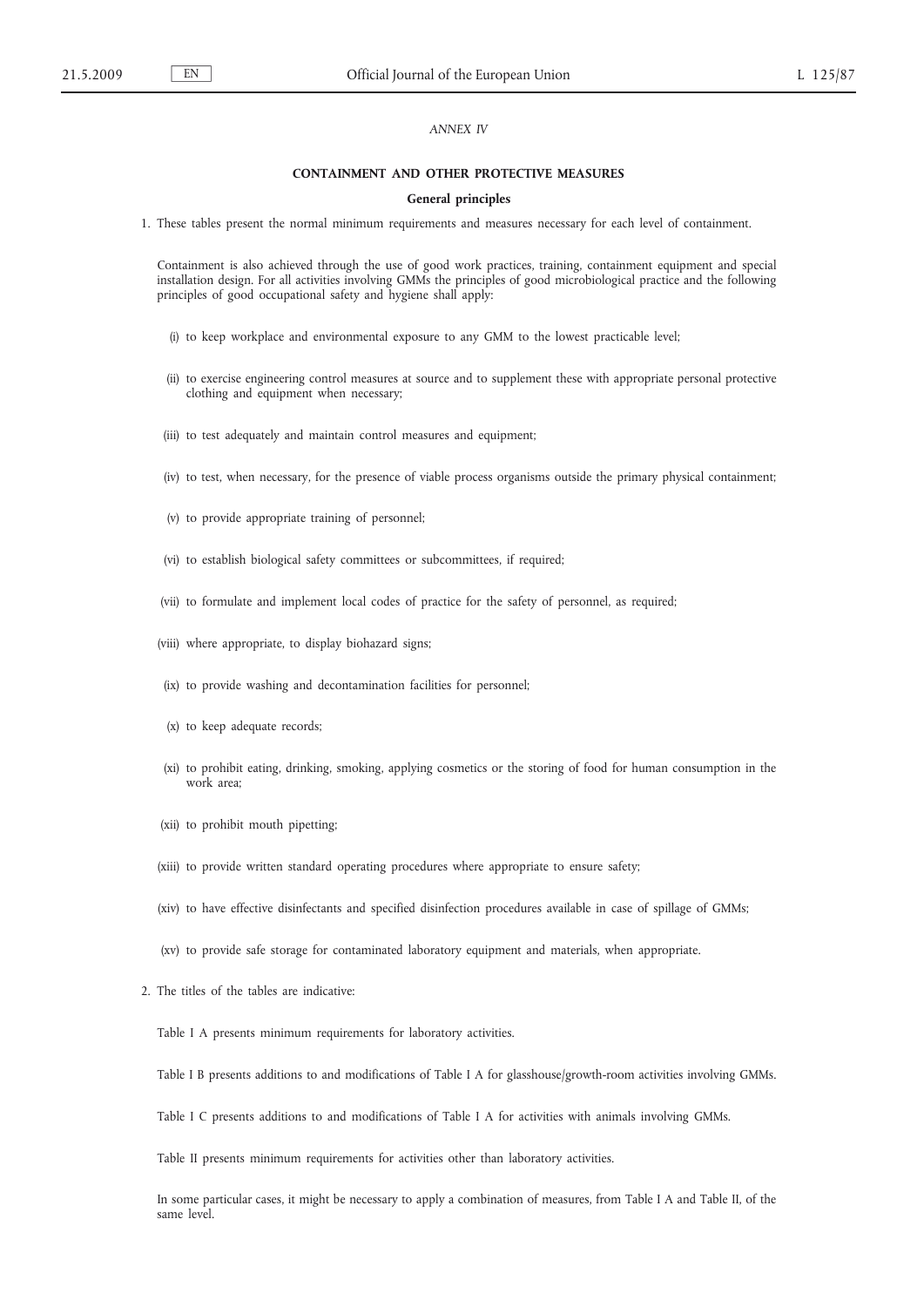In some cases users may, with the agreement of the competent authority, not apply a specification under a particular containment level or combine specifications from two different levels.

In these tables 'optional' means that the user may apply these measures on a case-by-case basis, subject to the assessment referred to in Article 4(2).

3. In implementing this Annex, Member States may in addition incorporate in the following tables the general principles set out in points 1 and 2, with a view to clarifying the requirements.

#### *Table I A*

#### **Containment and other protective measures for laboratory activities**

| Specifications |                                        | Containment levels |              |          |          |
|----------------|----------------------------------------|--------------------|--------------|----------|----------|
|                |                                        |                    |              |          |          |
|                | Laboratory suite:<br>isolation $(1)$   | Not required       | Not required | Required | Required |
|                | Laboratory: sealable for<br>fumigation | Not required       | Not required | Required | Required |

Equipment

| 3 | Surfaces resistant to<br>water, acids, alkalis,<br>solvents, disinfectants and<br>decontamination agents,<br>and easy to clean | Required<br>(bench) | Required<br>(bench) | Required<br>(bench, floor)                          | Required (bench, floor,<br>ceiling, walls)      |
|---|--------------------------------------------------------------------------------------------------------------------------------|---------------------|---------------------|-----------------------------------------------------|-------------------------------------------------|
| 4 | Entry to lab via airlock $(2)$                                                                                                 | Not required        | Not required        | Optional                                            | Required                                        |
| 5 | Negative pressure relative<br>to the pressure of the<br>immediate environment                                                  | Not required        | Not required        | Required except<br>for $(3)$                        | Required                                        |
| 6 | Extract and input air<br>from the laboratory<br>should be HEPA $(4)$ -<br>filtered                                             | Not required        | Not required        | Required (HEPA<br>extract air<br>except for $(3)$ ) | Required (HEPA-input<br>and extract air $(5)$ ) |
|   | Microbiological safety<br>post                                                                                                 | Not required        | Optional            | Required                                            | Required                                        |
| 8 | Autoclave                                                                                                                      | On site             | In the building     | En suite $(6)$                                      | In $lab = double-ended$                         |

# System of work

| 9  | Restricted access                                        | Not required                       | Required                           | Required                                                         | Required                                                             |
|----|----------------------------------------------------------|------------------------------------|------------------------------------|------------------------------------------------------------------|----------------------------------------------------------------------|
| 10 | Biohazard sign on the<br>door                            | Not required                       | Required                           | Required                                                         | Required                                                             |
| 11 | Specific measures to<br>control aerosol<br>dissemination | Not required                       | Required<br>minimise               | Required<br>prevent                                              | Required prevent                                                     |
| 13 | Shower                                                   | Not required                       | Not required                       | Optional                                                         | Required                                                             |
| 14 | Protective clothing                                      | Suitable<br>protective<br>clothing | Suitable<br>protective<br>clothing | Suitable<br>protective<br>clothing and<br>(optional)<br>footwear | Complete change of<br>clothing and footwear<br>before entry and exit |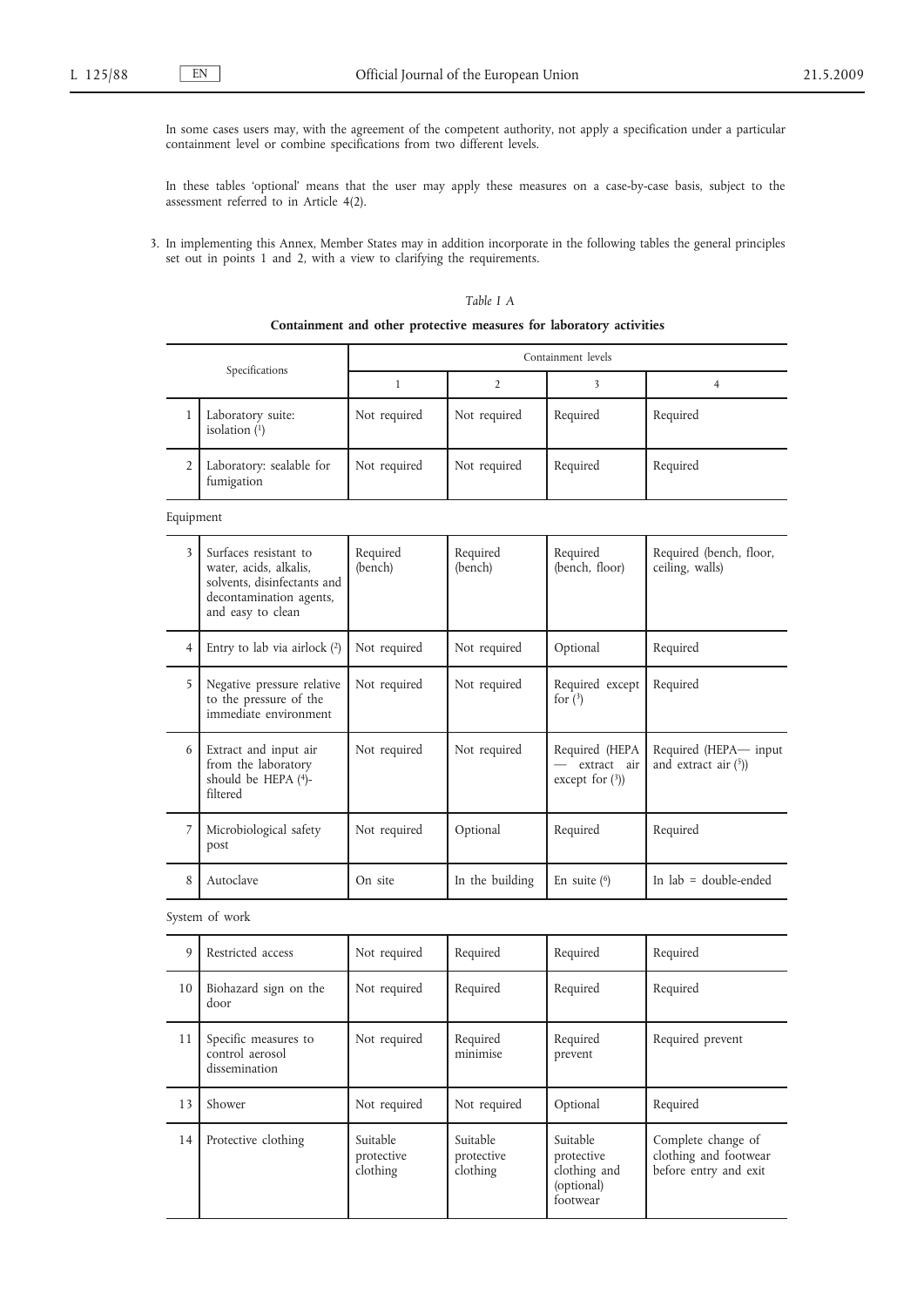| Specifications |                                                                                                                   | Containment levels |                |          |                |  |
|----------------|-------------------------------------------------------------------------------------------------------------------|--------------------|----------------|----------|----------------|--|
|                |                                                                                                                   | $\mathbf{1}$       | $\overline{2}$ | 3        | $\overline{4}$ |  |
| 15             | Gloves                                                                                                            | Not required       | Optional       | Required | Required       |  |
| 18             | Efficient vector control<br>(e.g. for rodents and<br>insects)                                                     | Optional           | Required       | Required | Required       |  |
| Waste          |                                                                                                                   |                    |                |          |                |  |
| 19             | Inactivation of GMMs in<br>effluent from hand-<br>washing sinks or drains<br>and showers and similar<br>effluents | Not required       | Not required   | Optional | Required       |  |
| 20             | Inactivation of GMMs in<br>contaminated material<br>and waste                                                     | Optional           | Required       | Required | Required       |  |
|                | Other measures                                                                                                    |                    |                |          |                |  |
| 21             | Laboratory to contain its<br>own equipment                                                                        | Not required       | Not required   | Optional | Required       |  |
| 23             | An observation window<br>or alternative is to be<br>present so that occupants<br>can be seen                      | Optional           | Optional       | Optional | Required       |  |

( 1) Isolation = the laboratory is separated from other areas in the same building or is in a separate building.

( 2) Airlock = entry must be through an airlock which is a chamber isolated from the laboratory. The clean side of the airlock must be separated from the restricted side by changing or showering facilities and preferably by interlocking doors.

( 3) Activities where transmission does not occur via airborne route.

( 4) HEPA = High efficiency particulate air.

( 5) Where viruses which are not retained by HEPA filters are used, extra requirements will be necessary for extract air.

( 6) With validated procedures, allowing the safe transfer of material into an autoclave outside the lab, and providing an equivalent level of protection.

# *Table I B*

#### **Containment and other protective measures for glasshouses and growth-rooms**

The terms 'glasshouse' and 'growth-room' refer to a structure with walls, a roof and a floor designed and used principally for growing plants in a controlled and protected environment.

All provisions of Table I A shall apply with the following additions/modifications:

| Specifications |                                                             | Containment levels |                           |                 |                 |  |
|----------------|-------------------------------------------------------------|--------------------|---------------------------|-----------------|-----------------|--|
|                |                                                             |                    | 2                         | 3               | 4               |  |
|                | Building                                                    |                    |                           |                 |                 |  |
| 1              | Glasshouse: permanent<br>structure $(1)$                    | Not required       | Required                  | Required        | Required        |  |
| Equipment      |                                                             |                    |                           |                 |                 |  |
| 3              | Entry via a separate room<br>with two interlocking<br>doors | Not required       | Optional                  | Optional        | Required        |  |
| $\overline{4}$ | Control of contaminated<br>run-off water                    | Optional           | Minimise $(2)$<br>run-off | Prevent run-off | Prevent run-off |  |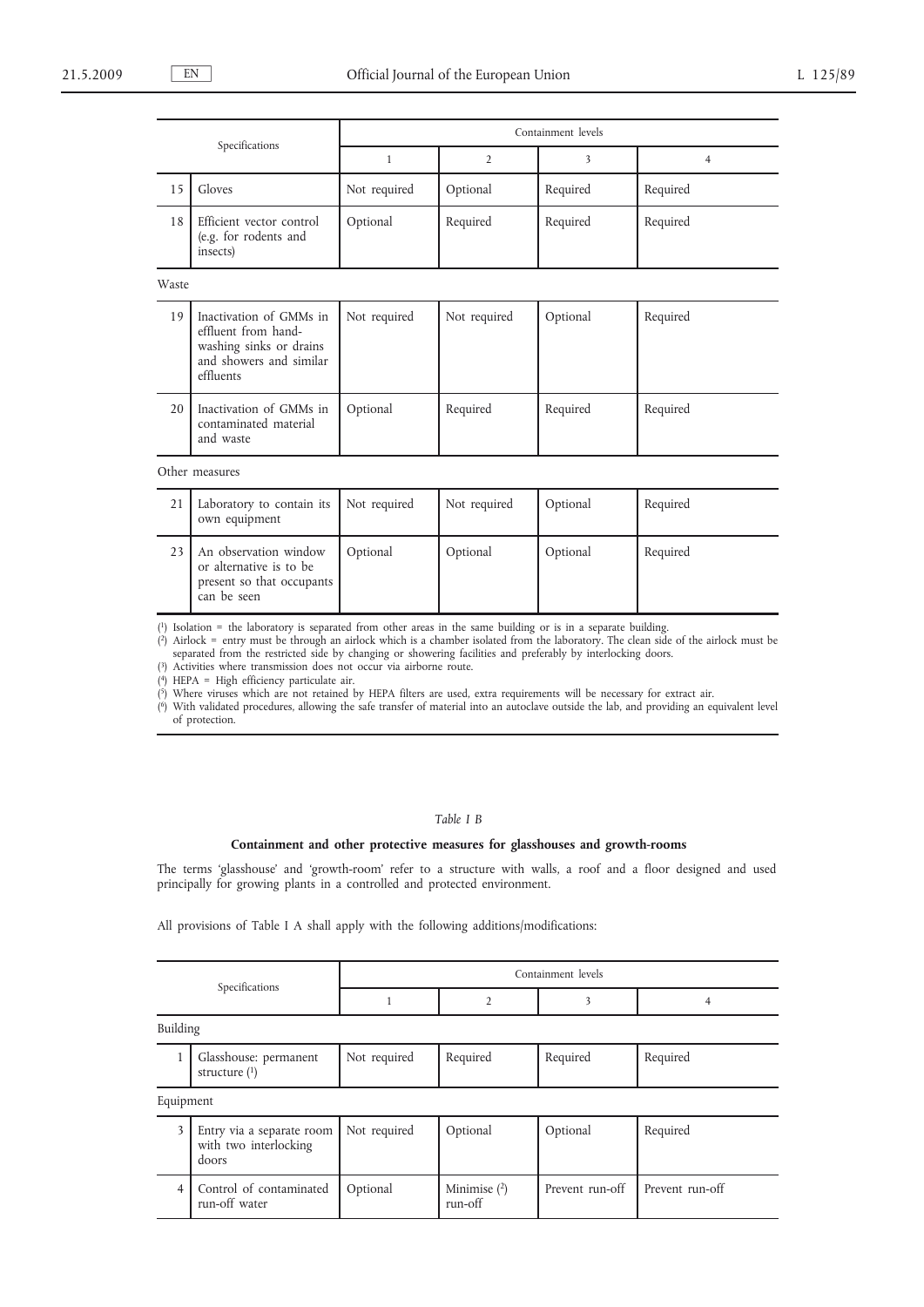| Specifications |                                                                                                                                                                             | Containment levels        |                           |                          |                       |  |
|----------------|-----------------------------------------------------------------------------------------------------------------------------------------------------------------------------|---------------------------|---------------------------|--------------------------|-----------------------|--|
|                |                                                                                                                                                                             |                           | $\overline{2}$            | 3                        | 4                     |  |
|                | System of work                                                                                                                                                              |                           |                           |                          |                       |  |
| 6              | Measures to control<br>undesired species such as<br>insects, rodents,<br>arthropods                                                                                         | Required                  | Required                  | Required                 | Required              |  |
| 7              | Procedures for transfer of<br>living material between<br>the glasshouse/growth-<br>room, protective<br>structure and laboratory<br>shall control dissemi-<br>nation of GMMs | Minimise<br>dissemination | Minimise<br>dissemination | Prevent<br>dissemination | Prevent dissemination |  |

( 1) The glasshouse shall consist of a permanent structure with a continuous waterproof covering, located on a site graded to prevent entry of surface-water run-off, and with self-closing lockable doors.

( 2) Where transmission can occur through the ground.

# *Table I C*

# **Containment and other protective measures for activities in animal units**

All provisions of Table I A shall apply with the following additions/modifications:

| Specifications |                                                                                                                                | Containment levels |                  |                               |                               |
|----------------|--------------------------------------------------------------------------------------------------------------------------------|--------------------|------------------|-------------------------------|-------------------------------|
|                |                                                                                                                                | $\mathbf{1}$       | $\overline{2}$   | 3                             | $\overline{4}$                |
| Facilities     |                                                                                                                                |                    |                  |                               |                               |
| 1              | Isolation of animal<br>unit $(1)$                                                                                              | Optional           | Required         | Required                      | Required                      |
| $\overline{2}$ | Animal facilities (2)<br>separated by lockable<br>doors                                                                        | Optional           | Required         | Required                      | Required                      |
| 3              | Animal facilities designed<br>to facilitate decontami-<br>nation (waterproof and<br>easily washable material<br>(cages, etc.)) | Optional           | Optional         | Required                      | Required                      |
| $\overline{4}$ | Floor and/or walls easily<br>washable                                                                                          | Optional           | Required (floor) | Required (floor<br>and walls) | Required (floor and<br>walls) |
| 5              | Animals kept in appro-<br>priate containment<br>facilities such as cages,<br>pens or tanks                                     | Optional           | Optional         | Optional                      | Optional                      |
| 6              | Filters on isolators or<br>isolated room $(3)$                                                                                 | Not required       | Optional         | Required                      | Required                      |

( 1) Animal unit: a building or separate area within a building containing facilities and other areas such as changing rooms, showers, autoclaves, food storage areas, etc.

( 2) Animal facility: a facility normally used to house stock, breeding or experimental animals or one which is used for the performance of minor surgical procedures.

<sup>(</sup> 3) Isolators: transparent boxes where small animals are contained within or outside a cage; for large animals, isolated rooms may be more appropriate.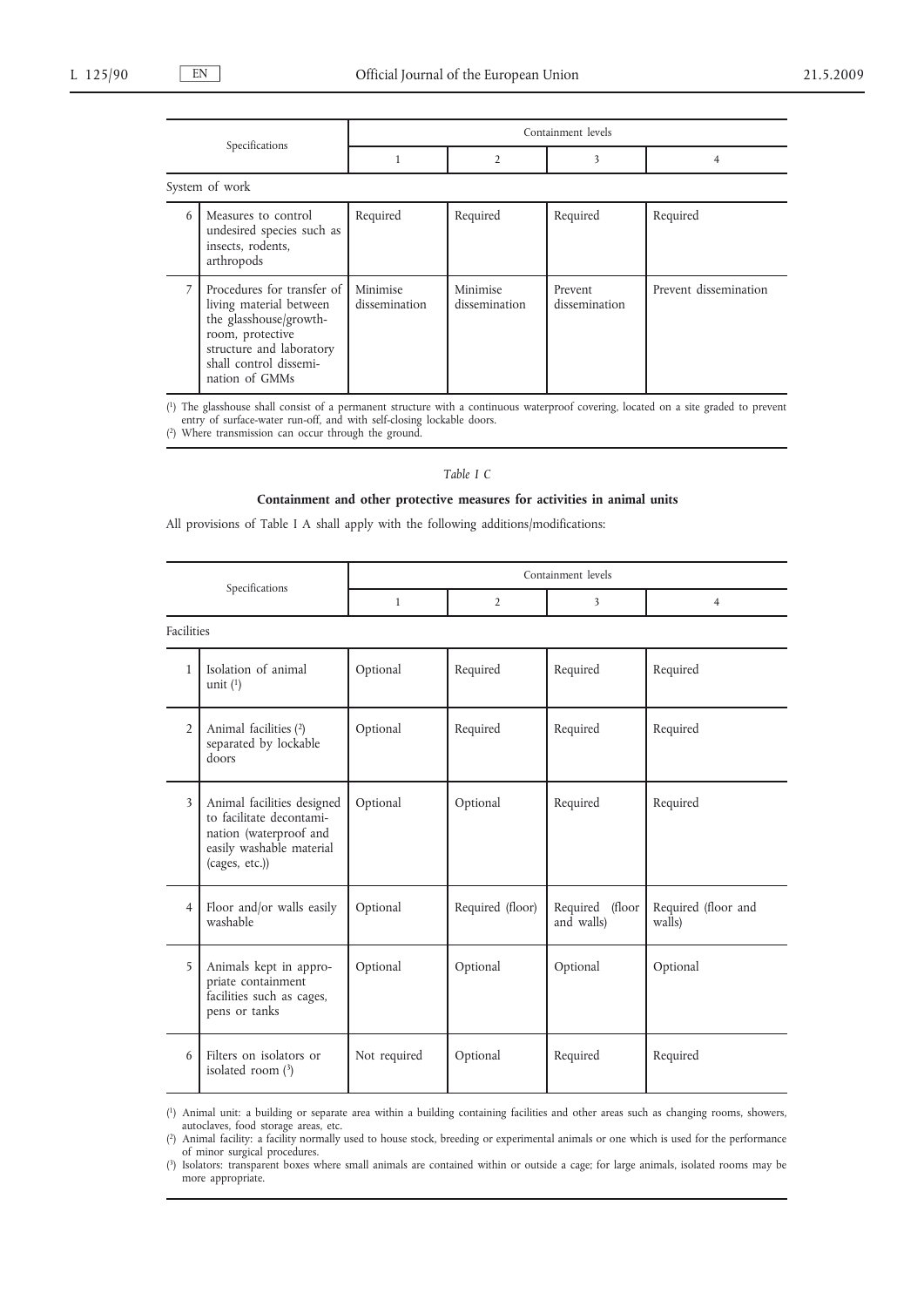|                | Containment and other protective measures for other activities                                                                                        |                            |                                        |                                       |                                            |
|----------------|-------------------------------------------------------------------------------------------------------------------------------------------------------|----------------------------|----------------------------------------|---------------------------------------|--------------------------------------------|
|                |                                                                                                                                                       |                            |                                        | Containment levels                    |                                            |
|                | Specifications                                                                                                                                        | $\mathbf{1}$               | $\overline{2}$                         | 3                                     | $\overline{4}$                             |
| General        |                                                                                                                                                       |                            |                                        |                                       |                                            |
| 1              | Viable micro-organisms<br>should be contained in a<br>system which separates<br>the process from the en-<br>vironment (closed<br>system)              | Optional                   | Required                               | Required                              | Required                                   |
| $\overline{2}$ | Control of exhaust gases<br>from the closed system                                                                                                    | Not required               | Required,<br>minimise<br>dissemination | Required,<br>prevent<br>dissemination | Required, prevent<br>dissemination         |
| 3              | Control of aerosols<br>during sample collection,<br>addition of material to a<br>closed system or transfer<br>of material to another<br>closed system | Optional                   | Required,<br>minimise<br>dissemination | Required,<br>prevent<br>dissemination | Required, prevent<br>dissemination         |
| $\overline{4}$ | Inactivation of bulk<br>culture fluids before<br>removal from the closed<br>system                                                                    | Optional                   | Required, by<br>validated means        | Required, by<br>validated means       | Required, by validated<br>means            |
| 5              | Seals should be designed<br>so as to minimise or<br>prevent release                                                                                   | No specific<br>requirement | Minimise<br>dissemination              | Prevent<br>dissemination              | Prevent dissemination                      |
| 6              | The controlled area<br>should be designed to<br>contain spillage of the<br>entire contents of the<br>closed system                                    | Optional                   | Optional                               | Required                              | Required                                   |
| 7              | The controlled area<br>should be sealable to<br>permit fumigation                                                                                     | Not required               | Optional                               | Optional                              | Required                                   |
| Equipment      |                                                                                                                                                       |                            |                                        |                                       |                                            |
| 8              | Entry via airlock                                                                                                                                     | Not required               | Not required                           | Optional                              | Required                                   |
| 9              | Surfaces resistant to<br>water, acids, alkalis,<br>solvents, disinfectants and<br>decontamination agents,<br>and easy to clean                        | Required (bench<br>if any) | Required (bench<br>if any)             | Required (bench<br>if any, floor)     | Required (bench, floor,<br>ceiling, walls) |
| 10             | Specific measures to<br>adequately ventilate the<br>controlled area in order<br>to minimise air contam-<br>ination                                    | Optional                   | Optional                               | Optional                              | Required                                   |
| 11             | The controlled area<br>should be maintained at<br>an air pressure negative<br>to the immediate<br>surroundings                                        | Not required               | Not required                           | Optional                              | Required                                   |

# *Table II*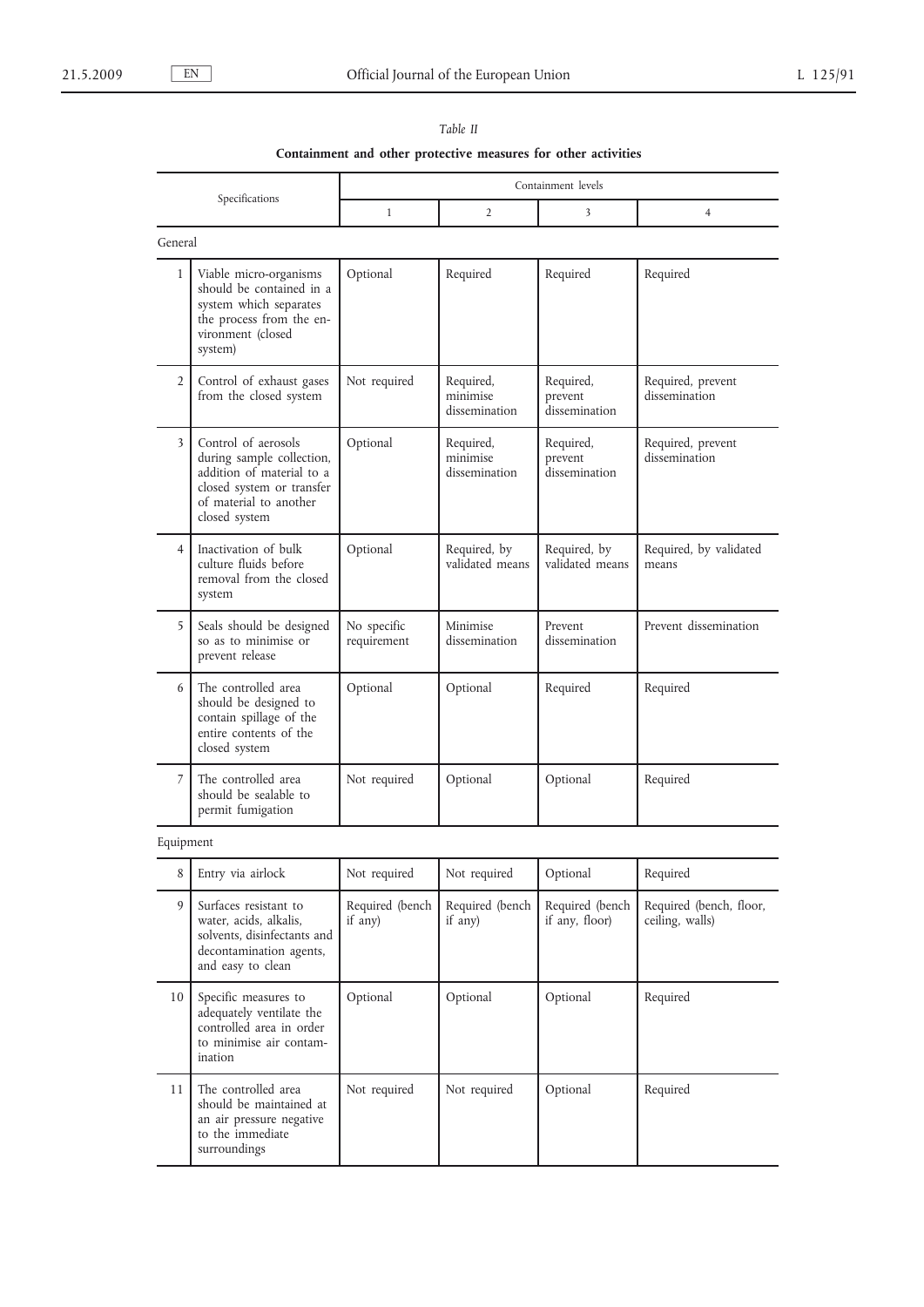| Specifications |                                                                                                                                 | Containment levels          |                                 |                                                         |                                          |
|----------------|---------------------------------------------------------------------------------------------------------------------------------|-----------------------------|---------------------------------|---------------------------------------------------------|------------------------------------------|
|                |                                                                                                                                 | $\mathbf{1}$                | 2                               | 3                                                       | $\overline{4}$                           |
| 12             | Extract and input air<br>from the controlled area<br>should be HEPA filtered                                                    | Not required                | Not required                    | Required<br>(extract air,<br>optional for<br>input air) | Required (input and<br>extract air)      |
|                | System of work                                                                                                                  |                             |                                 |                                                         |                                          |
| 13             | Closed systems should be<br>located within a<br>controlled area                                                                 | Not required                | Optional                        | Required                                                | Required                                 |
| 14             | Access should be<br>restricted to nominated<br>personnel only                                                                   | Not required                | Required                        | Required                                                | Required                                 |
| 15             | Biohazard signs should<br>be posted                                                                                             | Not required                | Required                        | Required                                                | Required                                 |
| 17             | Personnel should shower<br>before leaving the<br>controlled area                                                                | Not required                | Not required                    | Optional                                                | Required                                 |
| 18             | Personnel should wear<br>protective clothing                                                                                    | Required (work<br>clothing) | Required (work<br>clothing)     | Required                                                | Complete change before<br>exit and entry |
| Waste          |                                                                                                                                 |                             |                                 |                                                         |                                          |
| 22             | Inactivation of GMMs in<br>effluent from hand-<br>washing sinks and<br>showers or similar<br>effluents                          | Not required                | Not required                    | Optional                                                | Required                                 |
| 23             | Inactivation of GMMs in<br>contaminated material<br>and waste, including<br>those in process effluent<br>before final discharge | Optional                    | Required, by<br>validated means | Required, by<br>validated means                         | Required, by validated<br>means          |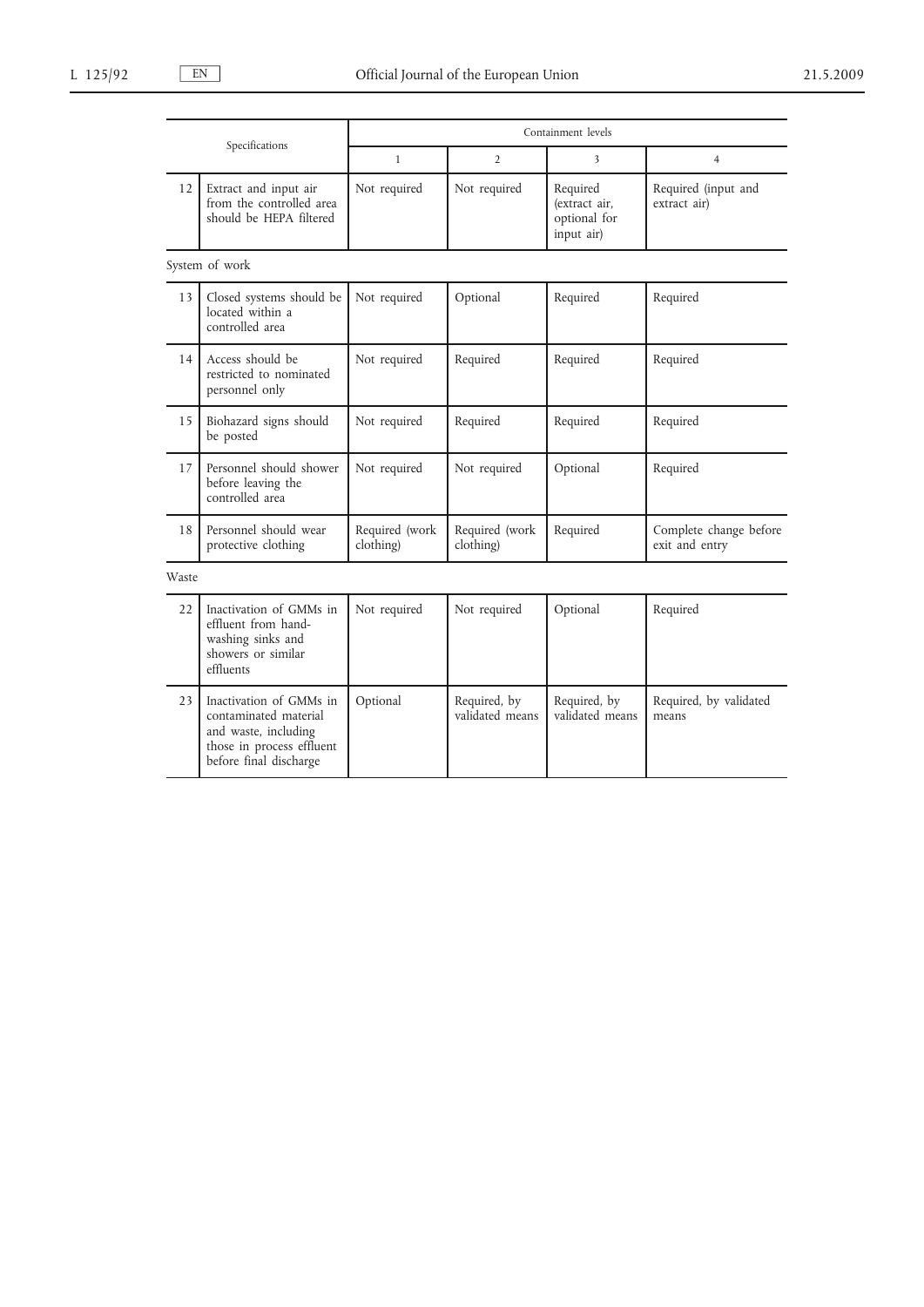# *ANNEX V*

#### **Information required for the notification referred to in Articles 6, 8 and 9**

# PART A

Information required for the notification referred to in Article 6:

- name of user(s), including those responsible for supervision and safety,
- information on the training and qualifications of the persons responsible for supervision and safety,
- details of any biological committees or subcommittees,
- address and general description of the premises,
- a description of the nature of the work which will be undertaken,
- the class of the contained uses,
- only for class 1 contained uses, a summary of the assessment referred to in Article 4(2) and information on waste management.

# PART B

Information required for the notification referred to in Article 8:

- the date of submission of the notification referred to in Article 6,
- the names of the persons responsible for supervision and safety and information on their training and qualification,
- the recipient, donor and/or parental micro-organism(s) used and, where applicable, the host-vector system(s) used,
- the source(s) and the intended function(s) of the genetic material(s) involved in the modification(s),
- the identity and characteristics of the GMM,
- the purpose of the contained use, including the expected results,
- the approximate culture volumes to be used,
- a description of the containment and other protective measures to be applied, including information about waste management, including the wastes to be generated, their treatment, final form and destination,
- a summary of the assessment referred to in Article 4(2),
- the information necessary for the competent authority to evaluate any emergency response plans, if required under Article 13(1).

#### PART C

Information required for the notification referred to in Article 9:

- $(a)$  the date of submission of the notification referred to in Article 6,
	- the names of the persons responsible for supervision and safety and information on their training and qualification;
- (b) the recipient or parental micro-organism(s) to be used,
	- the host-vector system(s) to be used (where applicable),
	- the source(s) and intended function(s) of the genetic material(s) involved in the modification(s),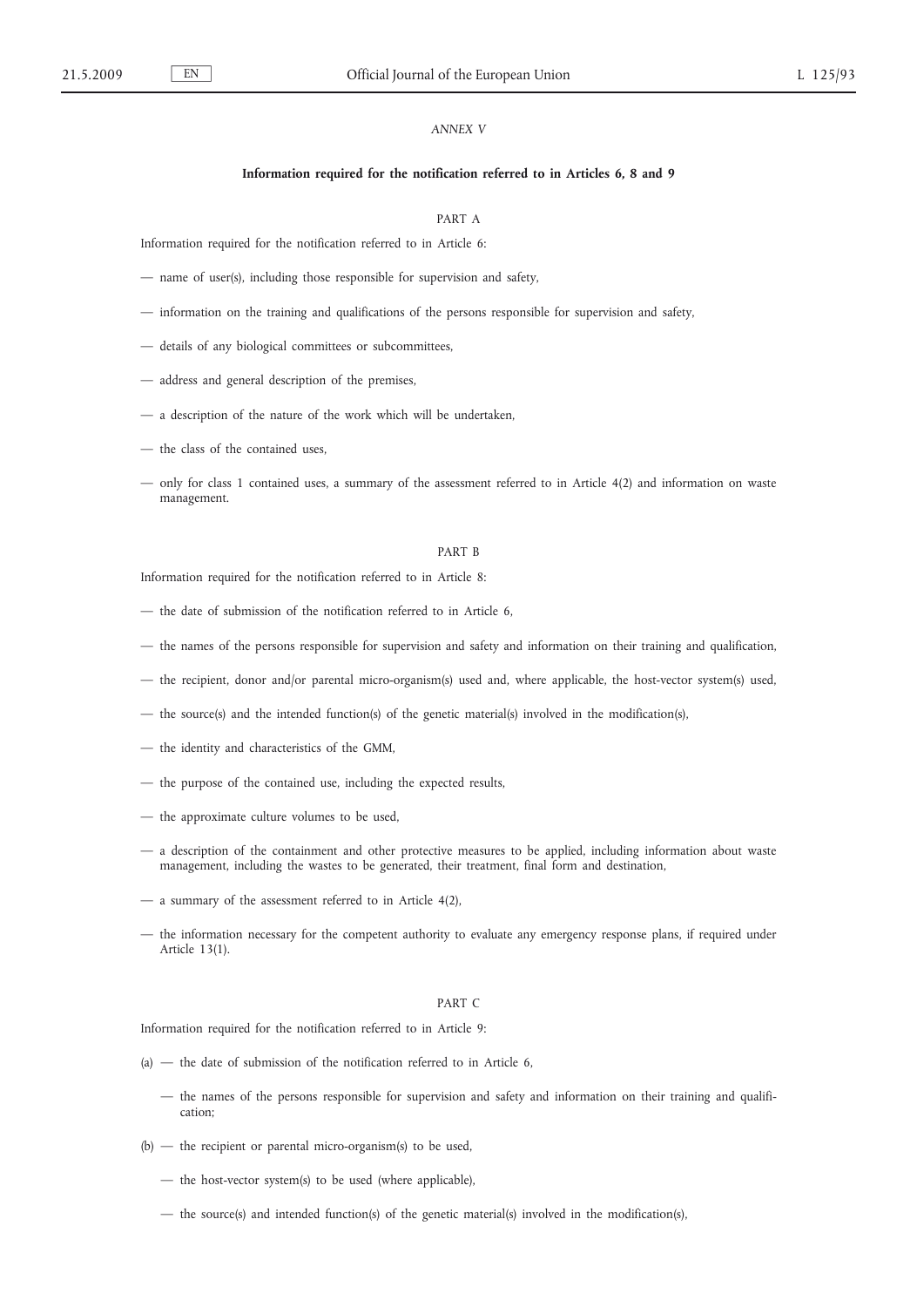- the identity and characteristics of the GMM,
- the culture volumes to be used;
- (c) a description of the containment and other protective measures to be applied, including information about waste management, including the type and form of wastes to be generated, their treatment, final form and destination,
	- the purpose of the contained use, including the expected results,
	- a description of the parts of the installation;
- (d) information about accident prevention and emergency response plans, if any:
	- any specific hazards arising from the location of the installation,
	- the preventive measures applied, such as safety equipment, alarm systems and containment methods,
	- the procedures and plans for verifying the continuing effectiveness of the containment measures,
	- a description of information provided to workers,
	- the information necessary for the competent authority to evaluate any emergency response plans, if required under Article 13(1);

(e) a copy of the assessment referred to in Article 4(2).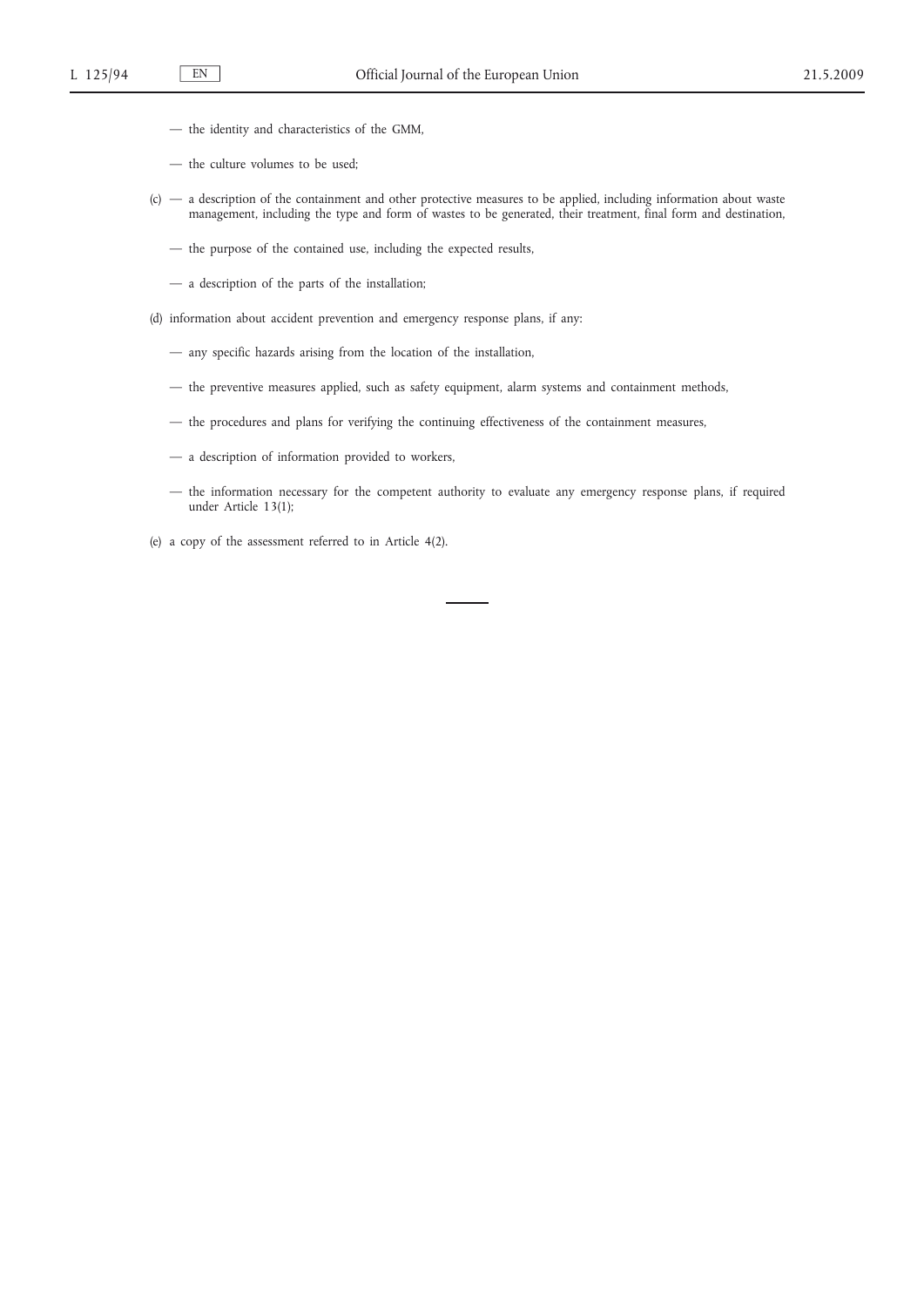# *ANNEX VI*

# PART A

# **Repealed Directive with list of its successive amendments**

(referred to in Article 21)

Council Directive 90/219/EEC (OJ L 117, 8.5.1990, p. 1)

> Commission Directive 94/51/EC (OJ L 297, 18.11.1994, p. 29)

Council Directive 98/81/EC (OJ L 330, 5.12.1998, p. 13)

Council Decision 2001/204/EC (OJ L 73, 15.3.2001, p. 32)

Regulation (EC) No 1882/2003 of the European Parliament and of the Council (OJ L 284, 31.10.2003, p. 1)

Annex III, point 19, only

PART B

# **Time limits for transposition into national law**

(referred to in Article 21)

| Directive  | Time limit for transposition |
|------------|------------------------------|
| 90/219/EEC | 23 October 1991              |
| 94/51/EC   | 30 April 1995                |
| 98/81/EC   | 5 June 2000                  |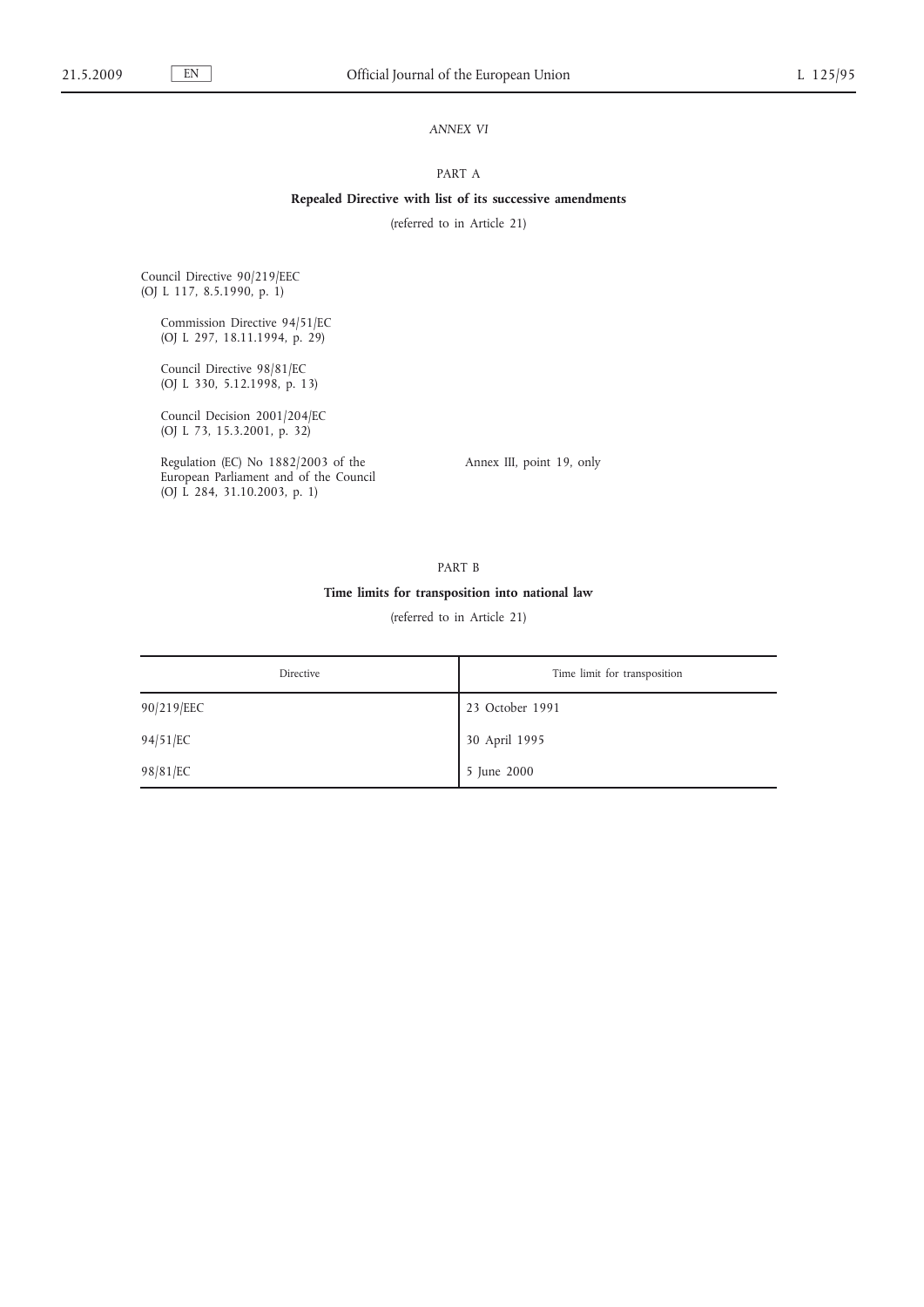# *ANNEX VII*

# **CORRELATION TABLE**

| Directive 90/219/EEC                | This Directive                      |
|-------------------------------------|-------------------------------------|
| Article 1                           | Article 1                           |
| Article 2                           | Article 2                           |
| Article 3, introductory wording     | Article 3(1), introductory wording  |
| Article 3, first indent             | Article 3(1), point (a)             |
| Article 3, second indent            | Article 3(1), point (b)             |
| Article 4, first paragraph          | Article 3(2)                        |
| Article 4, second paragraph         | Article 3(3)                        |
| Article 5                           | Article 4                           |
| Article 6                           | Article 5                           |
| Article 7                           | Article 6                           |
| Article 8                           | Article 7                           |
| Article 9                           | Article 8                           |
| Article 10                          | Article 9                           |
| Article $11(1)$ , $(2)$ and $(3)$   | Article $10(1)$ , (2) and (3)       |
| Article 11(4), introductory wording | Article 10(4), introductory wording |
| Article 11(4), first indent         | Article 10(4), point (a)            |
| Article 11(4), second indent        | Article 10(4), point (b)            |
| Article 12, first paragraph         | Article $11(1)$                     |
| Article 12, second paragraph        | Article 11(2)                       |
| Article 13                          | Article 12                          |
| Article 14, first paragraph         | Article $13(1)$                     |
| Article 14, second paragraph        | Article 13(2)                       |
| Article 15(1), introductory wording | Article 14(1), introductory wording |
| Article 15(1), first indent         | Article 14(1), point (a)            |
| Article 15(1), second indent        | Article 14(1), point (b)            |
| Article 15(1), third indent         | Article 14(1), point (c)            |
| Article 15(1), fourth indent        | Article 14(1), point (d)            |
| Article 15(2), introductory wording | Article 14(2), introductory wording |
| Article 15(2), first indent         | Article 14(2), point (a)            |
| Article 15(2), second indent        | Article $14(2)$ , point (b)         |
| Article 16                          | Article 15                          |
| Article 17                          | Article 16                          |
| Article 18                          | Article 17                          |
| Article 19(1)                       | Article 18(1), first subparagraph   |
| Article $19(2)$                     | Article 18(1), second subparagraph  |
| Article 19(3), introductory wording | Article 18(2), introductory wording |
| Article 19(3), first indent         | Article 18(2), point (a)            |
| Article 19(3), second indent        | Article $18(2)$ , point (b)         |
| Article 19(3), third indent         | Article 18(2), point (c)            |
| Article 19(4)                       | Article 18(3)                       |
| Article 19(5)                       | Article 18(4)                       |
| Article 20                          | Article 19                          |